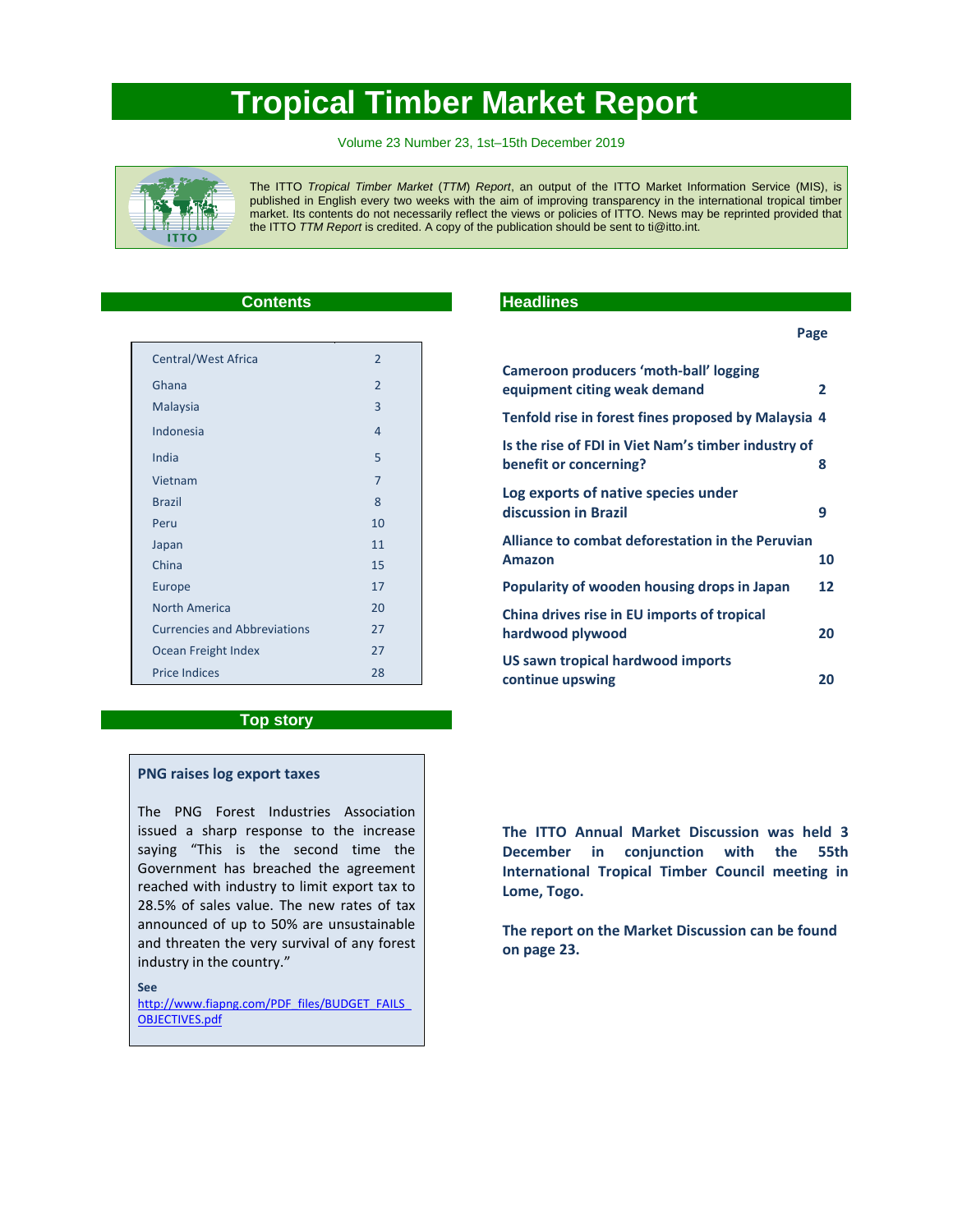### **Central and West Africa**

#### **Downward pressure on FOB prices continues**

Despite the production cuts in Cameroon FOB prices remain relatively stable but there has been continued downward pressure on prices of sapelli, sipo and padouk sawnwood and logs and tali sawnwood prices have also fallen further.

Traders report that there have been large shipments of kevazingo logs from Equatorial Guinea to China and this has pushed landed stocks in China to a high level which has brought down prices. This information cannot be confirmed and may be intended to mislead and lower the price expectations from sales of seized kevazingo in Gabon.

#### **Further scandals in Gabon unsettle businesses**

The news in Gabon has been dominated by the recent arrest of several senior people including the former Energy Minister, the former Oil Minister and other government officials.

The arrests are reportedly in relation to money that disappeared from the Gabon Oil Company. While this, fortunately, does not involve the timber sector the arrests have unsettled businesses in the country.

On a more mundane note, producers report it is not possible to transport timber or wood products on Highway 1 between kilometer 27 and 80 as the road is blocked for repairs.

### **Cameroon producers moth-ball logging equipment citing weak demand**

Analysts report that in Cameroon several Chinese concession holders did not renew their concession agreements citing the weak market conditions in China and in other markets.

However, the large foreign owned companies are operating as usual but have reduced harvest levels and have withdrawn much of their harvesting machinery to the workshop.

The mood is such that producers are not adding to stocks but simply producing to meet current orders. It is rumoured that one large operator has 'moth-balled' 70 dozers and loaders along with 40 trucks.

#### **Log export prices**

| West African logs      | FOB Euro per cu.m |        |      |
|------------------------|-------------------|--------|------|
| Asian market           | <b>LM</b>         | B.     | BC/C |
| Acajou/ Khaya/N'Gollon | 265               | 265    | 175  |
| Ayous/Obeche/Wawa      | 250               | 250    | 225  |
| Azobe & ekki           | 275               | 275    | 175  |
| <b>Belli</b>           | 270               | 270    |      |
| Bibolo/Dibétou         | 215               | 215    |      |
| <b>Bilinga</b>         | 275               | 275    |      |
| Iroko                  | 340               | 320    | 250  |
| Okoume (60% CI, 40%    |                   |        |      |
| CE, 20% CS) (China     | 220               | 220    | 200  |
| only)<br>Moabi         |                   | 355    | 285  |
|                        | 365               |        |      |
| Movingui               | 210               | 210    |      |
| <b>Niove</b>           | 160               | 160    |      |
| Okan                   | 200               | 200    |      |
| Padouk                 | 280               | 260    | 230  |
| Sapele                 | 280               | 200    | 250  |
| Sipo/Utile             | $280+$            | $280+$ | 250  |
| Tali                   | 300               | 300    |      |

#### **Sawnwood export prices**

| West African sawnwood    | FOB Euro per cu.m |
|--------------------------|-------------------|
| Ayous FAS GMS            | 440               |
| Bilinga FAS GMS          | 540               |
| Okoumé FAS GMS           | 460               |
| Merchantable             | 310               |
| Std/Btr GMS              | 340               |
| Sipo FAS GMS             | 500               |
| <b>FAS</b> fixed sizes   |                   |
| <b>FAS</b> scantlings    | 520               |
| Padouk FAS GMS           | 640               |
| <b>FAS</b> scantlings    | 675               |
| <b>Strips</b>            | 350               |
| Sapele FAS Spanish sizes | 450               |
| <b>FAS</b> scantlings    | 480               |
| Iroko FAS GMS            | 600               |
| Scantlings               | 660               |
| <b>Strips</b>            | 350               |
| Khaya FAS GMS            | 480               |
| <b>FAS</b> fixed         | 540               |
| Moabi FAS GMS            | 620               |
| Scantlings               | 640               |
| Movingui FAS GMS         | 420               |

### **Ghana**

### **Forest plantation MOU with Swedish company**

The Ghana Forestry Commission (GFC) has agreed a memorandum of understanding with a Swedish firm Greenland Resources for investment in forest plantations to feed a pulp and paper plant.

The plantation component envisages planting in three different forest reserves identified in the Savannah region. The propose paper mill will be set up in the southern part of the country to produce paper for export to the West African sub-region. Torbjorn Johannson, president of Greenland Resources said he estimates about 200,000 hectares of plantations would be planted in the first seven years.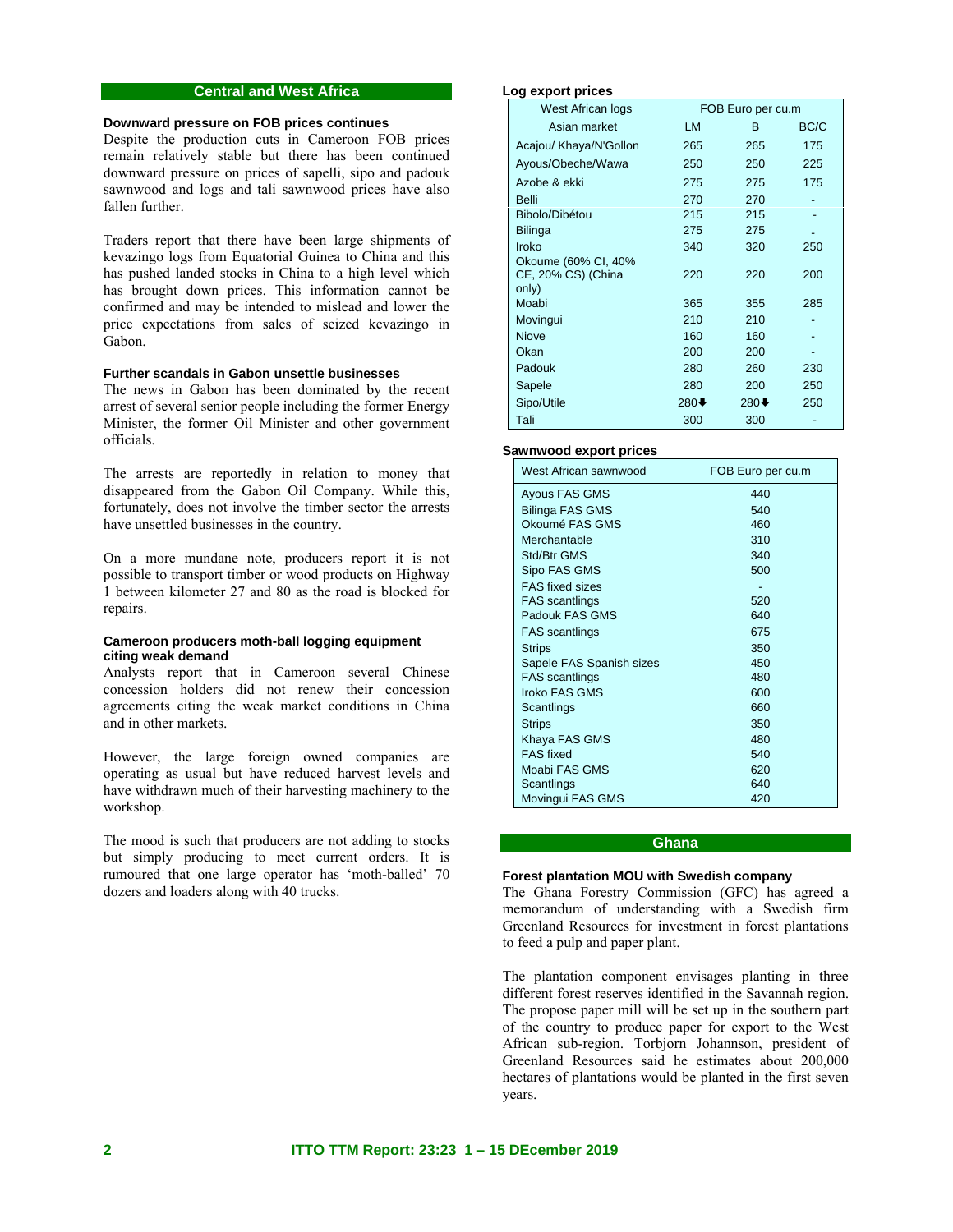The CEO of the GFC, Kwadwo Owusu-Afriyie, who signed for Ghana said the project would be a gamechanger in Ghana's forestry management. He added the project will radically transform the whole forestry sector and enable the sector to contribute substantially to the GDP of Ghana. Ghana currently imports paper and paper products at a cost of around US\$2590 million annually.

Meanwhile, as part of the Forestry Development Master Plan (FDMP), the GFC has developed a comprehensive regulatory framework for the sustainable management and use of Savannah woodlands which will come into force next year

See: https://www.fcghana.org/

#### and

 https://newsghana.com.gh/greenland-resources-to-build-us2-5 billion-pulp-business-complex-in-ghana/

#### **Commission has clearance to purchase weapons to arm Forest Officers**

The Forestry Commission says it has obtained security clearance to begin the purchase of weapons to arm its officers so they can protect themselves when dealing with illegal loggers operating in the country's reserved forests and wildlife sectors.

#### **Natural gas power generation to ease power disruptions**

Ghana has switched to the use of natural gas from the Atuabo Gas Processing Plant for the 450-megawatt Karpowership which was initially designed to use heavy fuel oil.

President Akufo-Addo, who commissioned the conversion, said this was to promote the use of gas as the primary fuel for power generation in the country. The conversion of the Karpowership from heavy fuel oil use to natural gas for power generation is expected to save the country and electricity users an amount of US\$170 million per year.

#### **Call to reduce tax exemptions**

An Associate Professor at the University of Ghana Business School, Godfred Bokpin, has suggested that parliament consider the serious challenges associated with granting tax exemptions and act quickly with a review.

Bokpin said the financial losses to the government from tax exemptions undermines government finances and that the taxes, if recovered, could be put to better use.

Prof. Bokpin advanced this suggestion at a forum organised by the Ministry of Parliamentary Affairs for the Joint Committee on Finance and Constitutional, Legal and Parliamentary Affairs.

A senior minister had earlier announced plans were being developed to limit the value of tax concessions. It is estimated that exemptions had grown from cedi 392mil. in 2010 to cedi 4.66 bil. or 1.6% of GDP in 2018.

#### **Boule export prices**

|                      | Euro per $\overline{m}^3$ |
|----------------------|---------------------------|
| <b>Black Ofram</b>   | 330                       |
| Black Ofram Kiln dry | 420                       |
| Niangon              | 595                       |
| Niangon Kiln dry     | 670                       |
|                      |                           |

| <b>Export rotary veneer prices</b> |                 |             |  |
|------------------------------------|-----------------|-------------|--|
| Rotary Veneer, FOB                 | Euro per $m^3$  |             |  |
|                                    | CORE (1-1.9 mm) | FACE (>2mm) |  |
| Ceiba                              | 362             | 440         |  |
| Chenchen                           | 540             | 628         |  |
| Ogea                               | 521             | 590         |  |
| Essa                               | 540             | 691         |  |
| Ofram                              | 350             | 435         |  |

#### **Export sliced veneer**

| Sliced face veneer | FOB Euro per m <sup>3</sup> |
|--------------------|-----------------------------|
| Asanfina           | 888                         |
| Avodire            | 667                         |
| Chenchen           | 998                         |
| Mahogany           | 899                         |
| Makore             | 1.979                       |
| Odum               | 1.437                       |
|                    |                             |

#### **Export plywood prices**

| Plywood, FOB     |         | Euro per $m3$                       |          |
|------------------|---------|-------------------------------------|----------|
| <b>BB/CC</b>     | Ceiba   | Ofram                               | Asanfina |
| 4 <sub>mm</sub>  | $319 -$ | 580                                 | 641      |
| 6 <sub>mm</sub>  | 412     | 535                                 | 604      |
| 9 <sub>mm</sub>  | 377     | 446                                 | 560      |
| 12mm             | 510     | 450                                 | 480      |
| 15 <sub>mm</sub> | 450     | 400                                 | 430      |
| 18 <sub>mm</sub> | 450     | 441                                 | 383      |
|                  |         | <b>DIDD FALLOIDD FALL LOOKOO 10</b> |          |

Grade AB/BB would attract a premium of 10%, B/BB 5%, C/CC 5% and CC/CC 10%.

#### **Export sawnwood prices**

| Ghana sawnwood, FOB               |     | Euro per $m3$        |
|-----------------------------------|-----|----------------------|
| FAS 25-100mm x 150mm up x 2.4m up |     | Air-dried Kiln-dried |
| Afrormosia                        | 860 | 925                  |
| Asanfina                          | 465 | 564                  |
| Ceiba                             | 404 | 600                  |
| Dahoma                            | 417 | 465                  |
| Edinam (mixed redwood)            | 520 | 597                  |
| Emeri                             | 465 | 557                  |
| African mahogany (Ivorensis)      | 930 | 967                  |
| <b>Makore</b>                     | 740 | 836                  |
| Niangon                           | 620 | 660                  |
| Odum                              | 649 | 1,035                |
| Sapele                            | 720 | 905                  |
| Wawa 1C & Select                  | 420 | 453                  |

#### **Malaysia**

**Malaysian furniture to penetrate South Korean market**  South Korea's largest furniture exhibition, KOFURN 2019, the 2019 Korea International Furniture and Interior Exhibition concluded recently. This was the 30th event since the fair was first organised.

Given that ASEAN countries are major furniture producers the ASEAN-Korea Centre (AKC) organised an ASEAN Pavilion in KOFURN 2019 which exhibited furniture and interior items from 84 companies in eight ASEAN member states namely Indonesia, Lao PDR, Malaysia, Myanmar, the Philippines, Singapore, Thailand and Viet Nam. Ten Malaysian furniture companies were invited.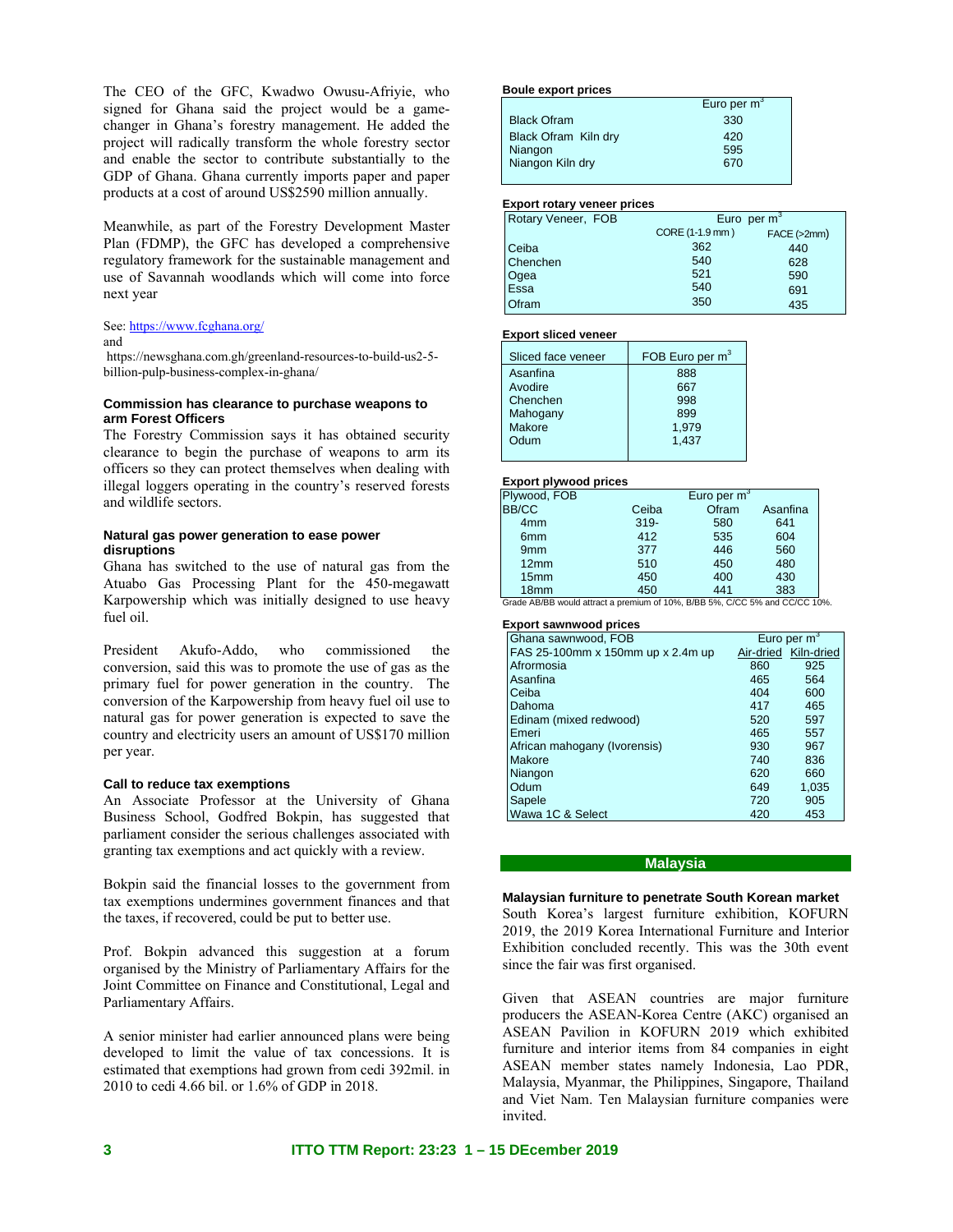The ASEAN/Korean Centre is an international organisation established in March 2009 to increase trade, accelerate investment flows, invigorate tourism and enrich cultural exchanges between ASEAN member states and South Korea.

#### **Tenfold rise in forest fines proposed**

A massive RM5mil fine is being proposed for those found to have unlawful possession of forest products. The maximum fine at the moment RM500,000. For trespassing the government plans to increase the fine from RM10,000 to RM30,000.

Water, Land and Natural Resources Minister, Dr. Xavier Jayakumar, said the proposed fines would be included in the amendments to the National Forestry Act 1984. The ministry had discussed the matter with several states and the proposed amendments would be presented to parliament. The changes would only be in effect in Peninsula Malaysia as Sabah and Sarawak have their own Forest **Ordinances**.

#### **Advanced technology can boost Sabah furniture production**

Sabah is aggressively promoting automation and smart manufacturing in the wood processing industries. Mohd. Shafie Apdal, Sabah's Chief Minister, said that advanced technology for manufacturing can expand the output of high value wood products while holding down costs.

The Chief Minister said research, development and innovation can deliver highly competitive products for the global market. Sabah has established about 226,000 ha. of forest plantations of which around half are of high-value commercial species. The plantation species include acacia (66%), albizia falcataria (16%), rubber (11%) and teak  $(4%).$ 

#### **Sarawak - No more oil palm plantations**

The Sarawak Chief Minister, Abang Johari Tun Openg, has announced a new land use policy under which the Sarawak State Government will no longer approve new oil palm plantations.

Read more: https://www.theborneopost.com/2019/12/03/nomore-new-oil-palm-plantations-focus-is-on-conservingenvironment/

This move is in response to global concerns that Sarawak is allowing forest clearing for oil palm plantations. In a recent meeting with officials from the EU the Chief Minister explained the efforts being made to protect the forest in Sarawak.

The EU Parliament recently adopted the 'Delegated Regulation' under the European Union Renewable Energy Directive II to effectively ban palm oil in biofuel by 2030 claiming cultivation has led to deforestation.

The Malaysian government has refuted this claim calling it misleading and economically detrimental to the industry, especially to the some 650,000 smallholders in the country.

### **Indonesia**

### **Monitoring timber production and trade**

The civil society organization, Jurnal Celebes recently released a report "Strengthening Indonesia's Independent Forestry Monitoring Network to Ensure a Credible Timber Legality Verification System (SVLK) and Effective VPA Implementation".

Between October 2018 and December 2019, Jurnal Celebes monitored the management, distribution and trade of timber in the provinces of North Maluku, Central Sulawesi and Southeast Sulawesi and in the provinces of South Sulawesi and East Java.

Their report raises concerns related to forest harvesting and extraction such as logging outside concession areas and subsequent conflict with communities; selling wood products obtained from outside concession areas and undertaking harvesting without first conducting environmental impact assessments.

The report also identifies infringements by companies including misreporting timber species on transport documents and loaning SVLK certificates to uncertified businesses.

Commenting on the report, Stephen Rudgard, FAO Representative of Indonesia, said the regulations should be reviewed to provide for prosecution of illegal forestry activities and there should be an expansion of joint supervision between civil society and law enforcement officials in the field to limit environmental impacts and conflict with local communities.

*The Environmental Advocacy Journalists Association or JURnaL Celebes, consists of NGO activists and journalists in South Sulawesi. The institution is committed to drive the process of solving environmental problems, natural resource management and social problems through mentoring and capacity building.* 

See: https://en.tempo.co/read/1280041/recommendations-toimprove-legal-timber-production-and-trade

#### **Indonesia seeks to learn from Vietnam's success**

The Indonesian Furniture and Crafts Industry Association (HIMKI) recently visited furniture plants in Viet Nam to understand how the furniture industry in Vietnam was able to improve its exports in recent years. Also, as many companies from China are relocating their factories to Viet Nam, a HIMKI spokesperson said they want to understand how Viet Nam supports incoming businesses.

### **Indonesia-South Korea trade worth US\$20 billion**

The Indonesian Ambassador to South Korea, Umar Hadi, recently highlighted the increase in bilateral trade between Indonesia and South Korea over the past five years.

In 2018 trade between the two countries was worth around US\$20 billion with Indonesia exporting some US\$11 billion.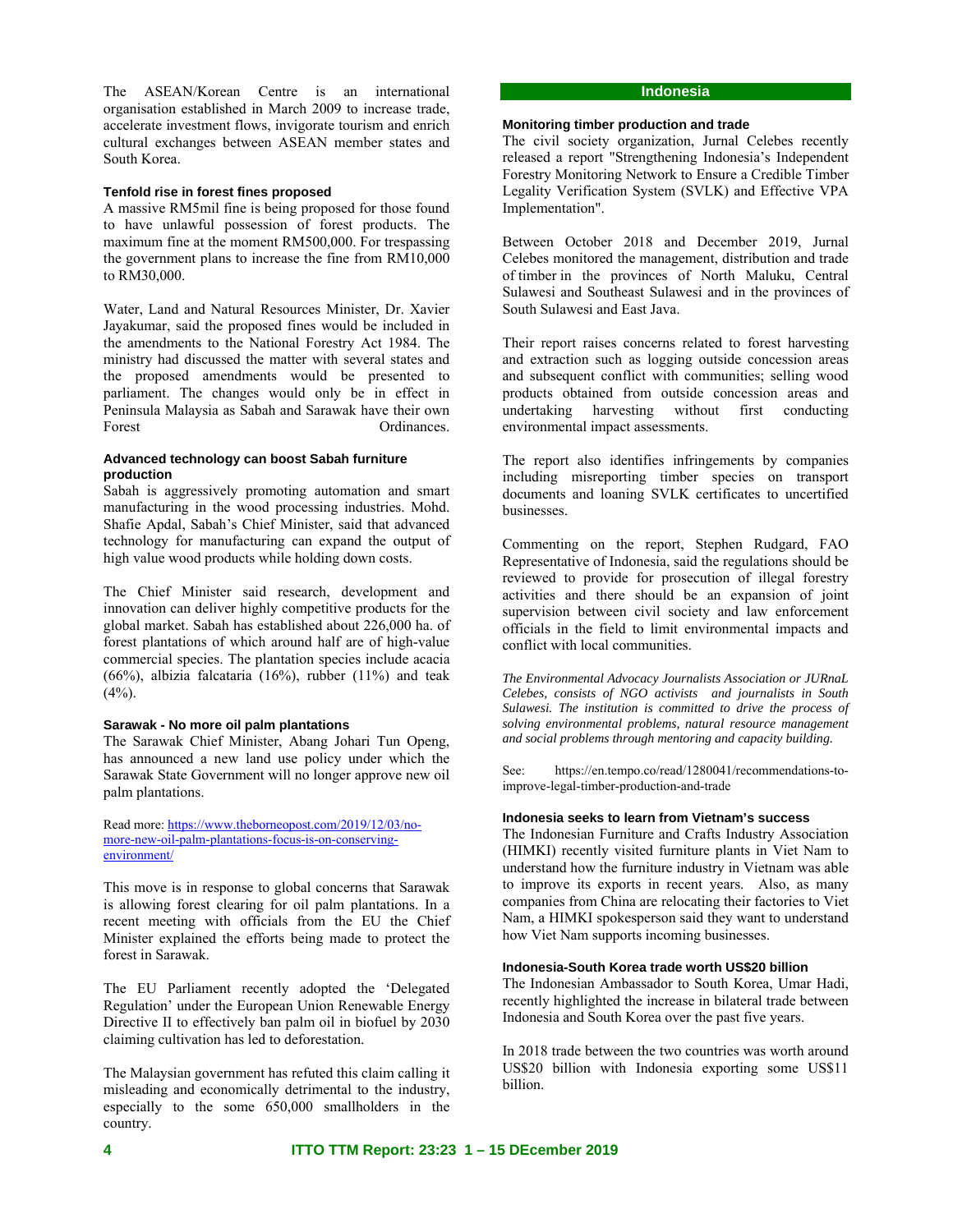He noted that Indonesian products with potential to penetrate South Korean markets include wood products, food, beverages, processed seafood products, automotive components and electrical items. He also referred to the number of South Korean companies that have invested in Indonesia.

### **Sengon residues in demand in South Korea**

Sengon (the trade name for Paraserianthes falcataria) processing waste such as sawdust and chips is in demand in South Korea and one company in South Korea, Inakor, imports both products from Indonesia.

Ari Satria, Director of Export Product Development in the Ministry of Trade said, after visiting the South Korea factory, that sengon sawdust can be used as animal bedding while sengon chips can be used as a medium for mushroom cultivation. Inakor has reportedly imported around 48 containers of sengon residues last year.

#### **Community forests urged to link with larger companies**

Indonesia's Minister of Cooperatives and SMEs, Teten Masduki, has urged community forest owners and managers to consider greater cooperation to raise their competitiveness and open the way into the global value chain. One of the support mechanisms being developed by the ministry is for partnerships with large businesses.

Teten hopes that the community forest sector can generate foreign exchange by establishing cooperatives and making deals with larger companies as this could improve the livelihood of remote communities and farmers.

#### **Indonesian panel indices**



Data source: License Information Unit. http://silk.dephut.go.id/

### **India**

### **Growth prospects dip for 2019-20**

The Reserve Bank of India (RBI) revised GDP growth down to 5% for 2019-20 from the 6.1% projected in October 2019. At the same meeting the RBI kept the key policy rate unchanged at 5.15% and decided to continue easing efforts to support growth while ensuring that inflation remains within the target set.

Markets had widely expected a sixth rate cut from the RBI because of the slow growth in the Indian economy.

#### **Smuggling attempt - Red sanders shipped as auto parts**

Indian police have broken a red sanders export smuggling ring that used forged documents submitted to Customs authorities and shipped around 58,000kg of red sanders worth an estimate US\$14 million over the last year. The ring reportedly obtained the red sanders from the forests of Andhra Pradesh and smuggled the timber to various countries.

The illegally exported timber was declared as 'auto parts' on Customs documents. The authorities said there is a huge demand for red sanders in China and to avoid detection the red sanders shipment was routed through Malaysia, Dubai, Vietnam and Hong Kong from where it was sent on to its final destination.

See:

http://timesofindia.indiatimes.com/articleshow/72080893.cms?ut m\_source=contentofinterest&utm\_medium=text&utm\_campaign  $=$ cppst

#### **Developers see growth in 'senior living space' housing market**

The Indian residential market recovered modestly in 2018 after a disastrous 2017 with residential sales growing by over 40% year on year and the recovery of sorts extended into the first nine months of 2019 with sales increasing by 14% compared to the same period in 2018.

Despite the improvement sales do not match levels achieved in the pre-demonetisation period which, say analysts, indicates a growth potential that the residential market has if consumer sentiments improves.

On the supply front, new projects have declined almost 10% year on year in the first three quarters of 2019 as compared to the same period last year. The liquidity crunch continues to hold back developers' decisions to launch new projects.

According to JLL Research, an increasing number of developers are venturing into the senior living space of the Indian real estate market. There has been a marked increase in the number of senior living projects since 2010. It is estimated that the population above 60 years of age in India will rise to approximately 170 million by 2025.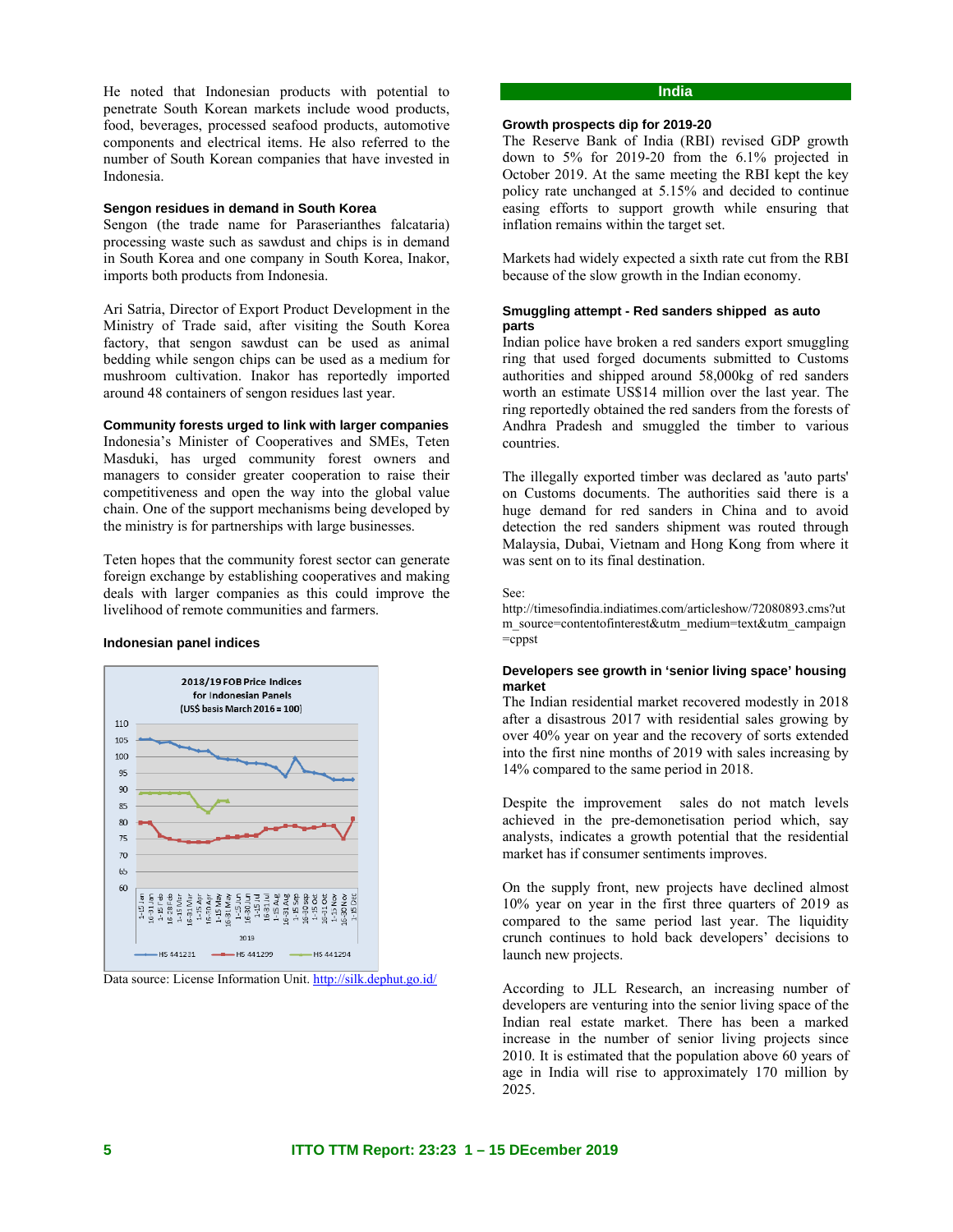The report says "seniors are also evolving as a customer segment and have demands different from seniors in earlier times. A significant section of seniors today are independent, financially stable, well-travelled, socially connected and as a result, have well developed thoughts of how they want to spend time after retirement."

Since land prices in the major cities are very high senior living has more potential in tier-2 cities where land prices are lower.

See:https://www.jll.co.in/en/trends-and-insights/research/indiareal-estate-market-update-q3-2019-residential

#### **Plantation teak prices**

|                          | US\$ per<br>cu.m C&F |
|--------------------------|----------------------|
| Angola logs              | 389-574              |
| Belize logs              | 350-400              |
| Benin logs               | 290-714              |
| Benin sawn               | 530-872              |
| Brazil logs              | 344-540              |
| <b>Brazil squares</b>    | 333-556              |
| Cameroon logs            | 405-616              |
| Colombia logs            | 478-743              |
| Congo D. R. logs         | 450-761              |
| Costa Rica logs          | 357-780              |
| Côte d'Ivoire logs       | 289-756              |
| Ecuador squares          | 333-454              |
| El-Salvador logs         | 320-732              |
| Ghana logs               | 294-452              |
| Guatemala logs           | 324-646              |
| Guyana logs              | 300-450              |
| Kenya logs               | 515-876              |
| Laos logs                | 300-605              |
| Liberia logs             | 265-460              |
| Malaysian logs           | 225-516              |
| Mexican logs             | 295-808              |
| Nicaragua logs           | 402-505              |
| Nigeria squares          | 434-517              |
| Panama logs              | 335-475              |
| PNG logs                 | 443-575              |
| Sudan logs               | 358-556              |
| Tanzania teak, sawn      | 307-613              |
| <b>Thailand logs</b>     | 511-700              |
| Togo logs                | 334-590              |
| Trinidad and Tobago logs | 603-753              |
| Uganda logs              | 411-623              |
| Uganda Teak sawn         | 680-900              |

C&F prices for plantation teak landed at Indian ports continue within the same range as given earlier reflecting the stable rupee/US dollar exchange rate. Analysts report the GST Council is working on re-aligning the GST rates and this news has buoyed the hopes of timber trade for a reduction

### **Teak logs from Colombia**

Recent offers of large size and good quality teak logs from Colombia are in direct competition with teak from Myanmar. Also, there have been several offers of good size and quality teak from Nicaragua and Ghana. However,with consumer demand being flat there have been few contracts agreed.

| Girth range | US\$/Cu.m<br><b>FOB</b> |
|-------------|-------------------------|
| 90-99 cm    | 420                     |
| 100-109 cm  | 460                     |
| 110-119 cm  | 490                     |
| 120-129 cm  | 530                     |
| 130-139 cm  | 555                     |
| 140-149 cm  | 580                     |

FOB Cartagena. Shipments would be of approximately 18-20 cu.m per 40ft container.

#### **Locally sawn hardwood prices**

Prices have been maintained as reported prevously. Demand and import volumes remain well balanced.

Analysts sense a modest improvement in demand for wood products and the government is trying to help the manufacturing sector through tax adjustments. This, along with news that GST rates may be adjusted, has been welcomed by the timber industry. However, the rise in demand for engineered wood products like WPC, MDF, particleboard is undermining markets for solid wood in many enduses.

| <b>Sawnwood Ex-mill</b> | Rs per cu.ft. |
|-------------------------|---------------|
| Merbau                  | 4,100-4,250   |
| Balau                   | 2.600-2,750   |
| Resak                   | 1,800-2,000   |
| Kapur                   | 2,250-2,400   |
| Kempas                  | 1,550-1,750   |
| Red meranti             | 1,500-1,650   |
| Radiata pine            | 850-950       |
| Whitewood               | 850-950       |

Price range depends mainly on length and cross-section of sawn pieces.

Price range depends mainly on length and girth.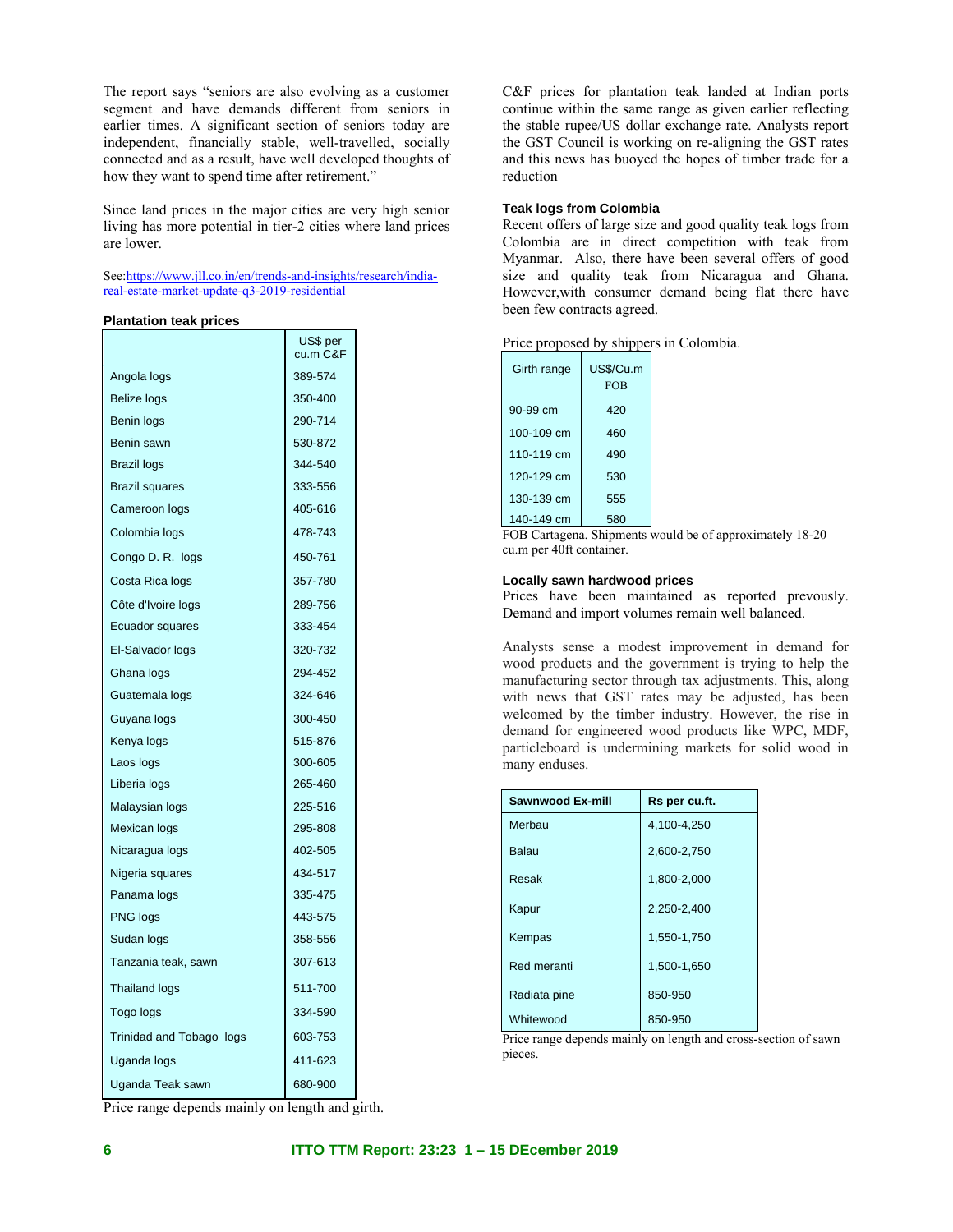### **Myanmar teak prices**

The availability of good quality hardwoods such as merbau and iroko is impacting demand for Myanmar teak in some enduses. Importers have mentioned that shipments of teak from Myanmar are slow due to the conditions prevailing there.

| Sawnwood (Ex-yard)               | Rs. per cu.ft |
|----------------------------------|---------------|
| Teak AD Export Grade F.E.Q.      | 15,000-22,000 |
| Teak A grade                     | 9,500-11,000  |
| Teak B grade                     | 7,500-8,500   |
| <b>Plantation Teak FAS grade</b> | 5,000-7,000   |

Price range depends mainly on lengths and cross-sections.

### **Sawn hardwood prices**

Prices remain unchanged.

| Sawnwood, (Ex-warehouse)<br>(KD 12%) | Rs per cu.ft. |
|--------------------------------------|---------------|
| <b>Beech</b>                         | 1,700-1,850   |
| Sycamore                             | 1,800-2,000   |
| <b>Red Oak</b>                       | 2,000-2,200   |
| <b>White Oak</b>                     | 2,500-2,600   |
| <b>American Walnut</b>               | 5,000-5,500   |
| Hemlock STD grade                    | 2,200-2,400   |
| Western Red Cedar                    | 2,300-2,450   |
| Douglas Fir                          | 1,800-2,000   |

Price range depends mainly on lengths and cross-sections.

### **Plywood price increases**

Container freight rates have risen pushing up the cost of imported veneers, chemicals and logs. As a result of the increased freight charges plywood manufacturers have raised prices for plywood.

#### **Domestic ex-warehouse prices for locally manufactured WBP plywood**

| Plywood<br>Ex-warehouse | Rs. per sq.ft      |
|-------------------------|--------------------|
| 4mm                     | 76.00 $\triangle$  |
| 6 <sub>mm</sub>         | $101.00 \text{ }$  |
| 9 <sub>mm</sub>         | 126.00 $\triangle$ |
| 12mm                    | 157.00 $\triangle$ |
| 15 <sub>mm</sub>        | $206.00 \text{ }$  |
| 18 <sub>mm</sub>        | $211.00 \text{ }$  |

#### **Domestic ex-warehouse prices for locally manufactured MR plywood**

|                  | Rs. per sq.ft                            |                                          |
|------------------|------------------------------------------|------------------------------------------|
|                  | Rubberwood                               | Hardwood                                 |
| 4 <sub>mm</sub>  | 39.00 <sup><math>\triangleq</math></sup> | $55.00 \text{ }$                         |
| 6 <sub>mm</sub>  | 57.00 <sup><math>\triangleq</math></sup> | 72.50 $\triangle$                        |
| 9 <sub>mm</sub>  | 72.50 <sup><math>\triangleq</math></sup> | 89.00 <sup><math>\triangleq</math></sup> |
| 12mm             | 89.00 <sup><math>\triangleq</math></sup> | $105.00 \text{ }$                        |
| 15 <sub>mm</sub> | 105.00 <sup><math>\triangle</math></sup> | $126.00 \text{ }$                        |
| 19mm             | 121.50 $\triangle$                       | 141.00                                   |
| 5mm Flexible ply | 77.00                                    |                                          |

### **Vietnam**

#### **Be proactive to take advantage of trade deals says industry expert**

Viet Nam has the opportunity to increase exports of wood products to other Comprehensive and Progressive Agreement for Trans-Pacific Partnership (CPTPP) member countries . This was the message conveyed by Nguyễn Thị Thu Trang, Director of the Viet Nam Chamber of Commerce and Industry's WTO and Integration Centre.

To take full advantage of the opportunities said Nguyen Thị Thu Trang the products must meet the CPTPP's rules of origin and conform with sanitary and phytosanitary requirements and meet technical standards in the partner country.

"If we do not meet their requirements, we cannot utilise the preferential tariffs that CPTPP member countries offer to us."

Japan, Malaysia, Singapore, Australia, New Zealand and Chile are countries that Viet Nam has bilateral or multilateral FTAs with. The CPTPP creates another preferential tariff scheme for businesses, who, depending on which FTA offers more advantages, should choose that to export under, she said.

"We export a lot to CPTPP member countries, but our market share remains modest, for instance at 2-2.9 per cent of their footwear imports and 0-6 per cent of garment and textile imports.

There is still much more room for Vietnamese firms to boost exports. "Canada, Mexico and Peru are countries that Việt Nam does not have free trade agreement with, thus CPTPP offers great opportunities for Vietnamese firms to access these markets through preferential tariffs."

Read more at http://vietnamnews.vn/economy/569444/vnexporters-can-only-take-advantage-of-cptpp-withpreparation.html#q0yu6Vv5WVLuGMYA.99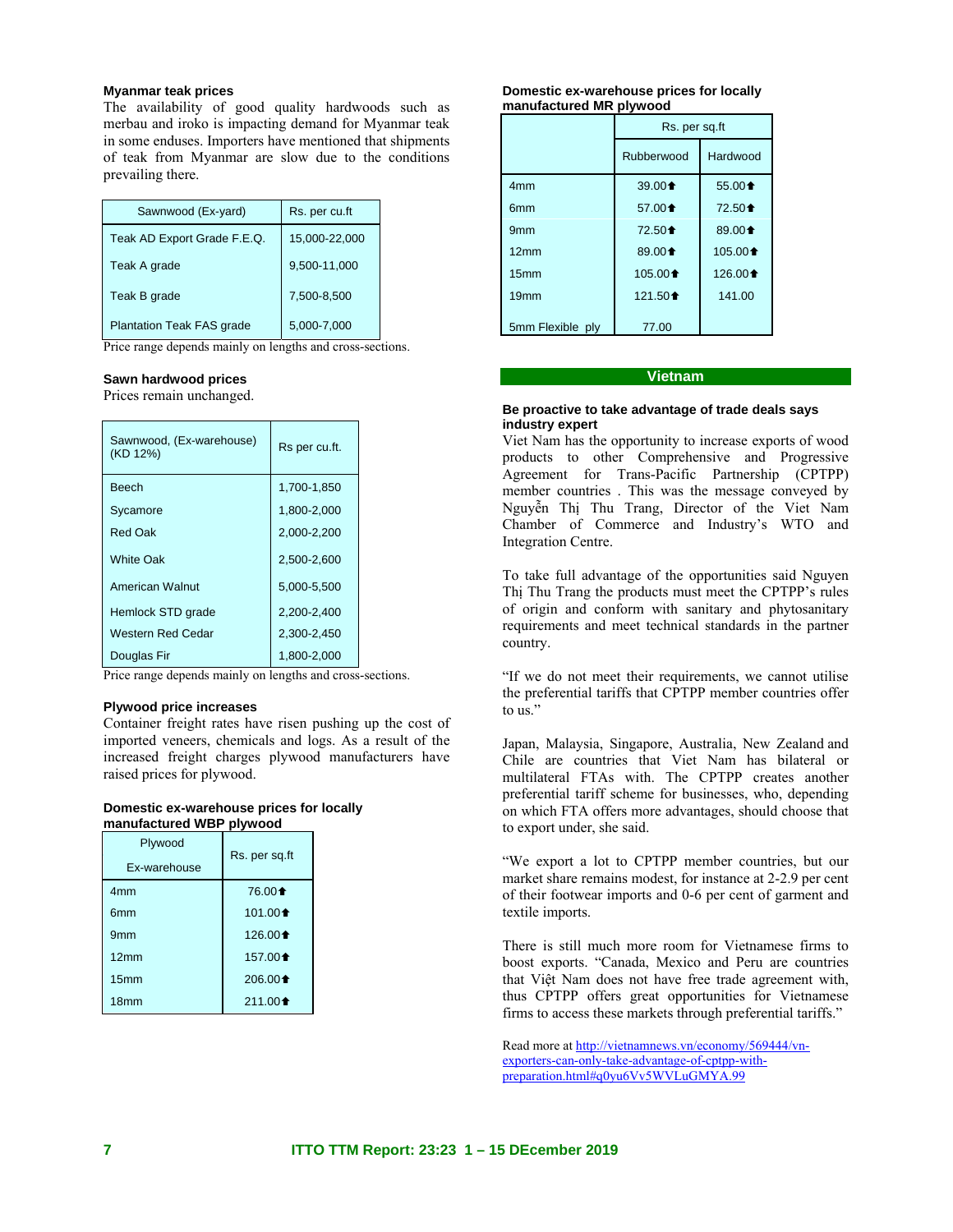#### **More action on relabeling**

Vietnam's exporters have benefitted from the US/China trade war and have been forced to address the issue of USbound China made products being transported through its territory to evade US tariffs as this threatens the reputation of domestic manufacturers.

Recently the government prepared a list of products that are reputedly at risk of re-routing from China through Viet Nam.

In another bid to assuage US concerns of Chinese rerouting, Viet Nam's Ministry of Industry and Trade announced it will suspend exports of some plywood goods to the US from late December as it has been discovered that products made in South Korea and Taiwan P.o.C have been shipped to Viet Nam for minor processing before being re-packaged and shipped as "Made in Vietnam" products.

#### **Is the rise of FDI in Viet Nam's timber industry of benefit or concerning?**

Although FDI is seen as a key driving for the development of the Vietnam's wood processing sector some government agencies have stressed that this also brings many challenges and risks such as the illegal trade in raw materials, unfair competition as well as socio-economic negative impacts.

Dien Quang Hiep, Chairman of Binh Duong Timber Association (BIFA) has pointed out that the rapid increase of FDI in Vietnam's wood processing sector especially by Chinese enterprises has created fierce competition for labour, raw materials and market share. There has also been a rise in product origin fraud and price transferring.

This, said Dien Quang Hiep, requires attention to three issues First, a nationally-wide review of all three types of investment is required looking at new investments, capital raising projects and business cooperation contracts. Secondly, the national authorities should closely coordinate with local timber associations to limit 'informal' investment arrangements and thirdly, the Ministry of Industry and Trade and functional ministries, government bodies should strengthen border control and trade security

The main countries investing in Viet Nam are China, Japan and South Korea. By the end of September 2019, Vietnam's wood processing industry attracted almost 70 new investment proposals worth over US\$58 million. This was around two and a half times higher than before the beginning of the US/China trade dispute.

See:

https://haiquanonline.com.vn/vua-mung-vua-lo-khi-gia-tang-fdivao-nganh-go-117013.html

### **South Korea investigating dumping of plywood by Viet Nam**

In December the Korean Trade Commission announced an anti-dumping investigation on plywood imported from Vietnam. This came about as Korea's domestic manufacturers complained that imports from Viet Nam are damage the domestic industry.

According to the Korean news agency, Vietnam's wood products have a 40% market share in Korea, a market worth around US\$650 million.

It has been reported that the Korean Wood Production Association is proposing an anti-dumping duty of 93.5% on Vietnamese plywood in stark contrast to the antidumping rate from 3.96% to 38.1% for plywood imported from Malaysia and China.

See: http://vietfores.org.vn/tin-tuc/han-quoc-dieu-tra-chong-banpha-gia-van-ep-nhap-tu-viet-nam/

### **Brazil**

#### **Not illegal but difficult to verify- timber sector works to reduce uncertainty**

Entrepreneurs and representatives from five states in the Amazon region (Acre, Amazonas, Mato Grosso, Pará and Rondônia) attended the 'First National Meeting of the Forest Based Sector' which was held in Cuiabá, Mato Grosso. The aim of the meeting was to discuss issues related the native species timber segment and to consider strategies to improve the organisation of this sector throughout the country.

The meeting was supported by the National Forum for Forest-Based Activities (FNBF), with the support of the Center for Timber Producers and Exporters of Mato Grosso State (CIPEM).

The timber industry was unanimous in identifying verification of legality as one of the main problems to expanded trade in native timbers. This, it was agreed, stems largely from the numerous and sometimes divergent laws and regulations applied to the sector.

The meeting participants consider that the native timber sector applies strict control and is subject to careful monitoring but that there are legal provisions that open the way for excessive and unwarranted scrutiny by public officers and that this causes inconvenience and undermines the business operations of those entrepreneurs which are working diligently and obeying the law.

A representative from the Association of Timber Industries Exporters of Para State (AIMEX) mentioned that the company he represents is headquartered in Europe and stated "We buy wood from Brazil and often receive inquiries abroad about the legality of timber products. Observing the sector's commitment to sustainable production through forest management has been satisfactory."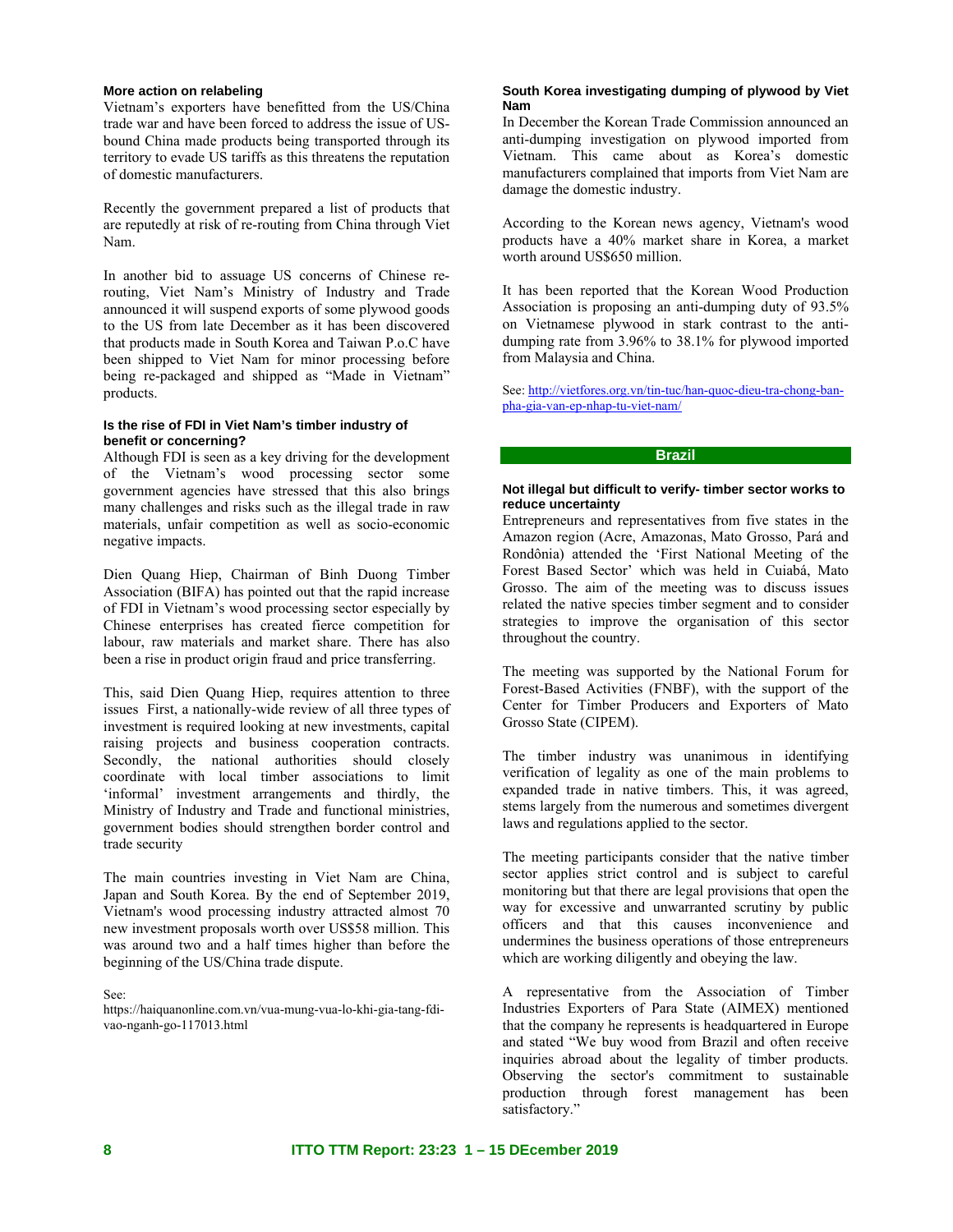#### **Environmental Rural Registry – the basis for policy decisions**

In early December the director of the Brazilian Forest Service (SFB) attended a board meeting of the Parliamentary Agricultural Front (Frente Parlamentar da Agropecuária - FPA) of the Lower House to present data from the Environmental Rural Registry (CAR).

During the presentation, the director highlighted the importance of the Rural Environmental Registry as an effective tool in agribusiness and forestry planning and its role in policy development, support programmes, projects and activities for control, monitoring, environmental and economic planning and combating illegal deforestation.

The SFB intends to provide the CAR platform to States and the Federal District in early 2020 for updating and based on the updated information it will be able to properly plan public policies for sustainable development of rural properties, combining productivity and environmental conservation.

The president of the FPA, said "It is an opportune time to bring together the Ministry of Agriculture, the Brazilian Forest Service, the Brazilian Institute for Environment and Renewable Natural Resources (IBAMA), the Chico Mendes Institute for Biodiversity Conservation (ICMBio), the National Institute of Colonization and Agricultural Reform (INCRA) and the rest of the public sector to build together the legal certainty that will ensure sustainability."

#### **Furniture production on the rise**

Furniture production in the state of Rio Grande do Sul was 8 million pieces in September 2019, up 4.8% compared to the previous month according to Market Intelligence Institute (IEMI).

In the year-to-September industrial production in the state of Rio Grande do Sul grew 2.5% compared to the same period of 2018. This was higher than that registered in the national furniture industry over the same period. Over the past 12 months the furniture industry expanded by 4.0% in Rio Grande do Sul State while at a national level the sector contracted.

In October 2019, furniture exports increased 1.6% and were worth US\$16 million. The three states in the southern region, Santa Catarina, Rio Grande do Sul and Paraná accounted for over 80% exports followed by the State of São Paulo, with 14%.

The major markets for furniture exports from Rio Grande do Sul State were the United States, 16%, Uruguay, 14% and Peru, 12%. Exports to Argentina increased month on month by over 45%.

#### **Log export of native species under discussion**

Media reports say the authorities in Brazil are considering allowing the export of Amazon native tree species in log form. The authorities are considering this after being lobbied by timber businesses.

Current regulations establish that only exotic plantation species such as eucalyptus and pine can be exported as logs. The export of logs of native species is prohibited. The current legislation requires that native timbers must be processed in Brazil before export.

According to the Estadão newspaper the export of roundwood of native species is being evaluated by the Brazilian Institute for Environment and Renewable Natural Resources (IBAMA). IBAMA, an agency under the Ministry of the Environment (MMA), has already been quizzed on this by representatives of the National Forum for Forest-Based Activities, an organization made up of 24 institutions of the timber sector.

If the proposal for roundwood export is approved IBAMA plans to recommend exports be limited to logs of native species harvested in areas with sustainable management plans.

See: http://www.remade.com.br/noticias/16494/exportacao-dearvores-nativas-pode-ser-autorizada

#### **Domestic log prices**

| Brazilian logs, mill yard, domestic | US\$ per $m^3$ |  |
|-------------------------------------|----------------|--|
| lpê                                 | 200            |  |
| Jatoba                              | 108            |  |
| Massaranduba                        | 102            |  |
| Miiracatiara                        | 106            |  |
| Angelim Vermelho                    | 102            |  |
| Mixed redwood and white woods       | 87             |  |
| Source: STCP Data Bank              |                |  |

**Domestic sawnwood prices** 

| Brazil sawnwood, domestic (Green ex-mill) | US\$ per $m^3$ |
|-------------------------------------------|----------------|
| lpé                                       | 813            |
| Jatoba                                    | 436            |
| Massaranduba                              | 418            |
| Muiracatiara                              | 382            |
| Angelim Vermelho                          | 370            |
| Mixed red and white                       | 244            |
| Eucalyptus (AD)                           | 187            |
| Pine (AD)                                 | 128            |
| Pine (KD)                                 | 155            |
|                                           |                |

Source: STCP Data Bank

#### **Domestic plywood prices (excl. taxes)**

| Parica      | $US$$ per m <sup>3</sup> |
|-------------|--------------------------|
| 4mm WBP     | 519                      |
| 10mm WBP    | 409                      |
| 15mm WBP    | 343                      |
| 4mm MR.     | 407                      |
| 10mm MR.    | 292                      |
| 15mm MR.    | 268                      |
| $\sim$<br>. | -                        |

Prices do not include taxes. Source: STCP Data Bank

#### **Prices for other panel products**

| Domestic ex-mill prices | US\$ per $m^3$ |
|-------------------------|----------------|
| 15mm MDParticleboard    | 203            |
| 15mm MDF                | 243            |

Source: STCP Data Bank

#### **Export sawnwood prices**

|                       | Sawnwood, Belem/Paranagua Ports, FOB | US\$ per $m^3$ |
|-----------------------|--------------------------------------|----------------|
|                       | Ipe                                  | 1,446          |
|                       | Jatoba                               | 868            |
|                       | Massaranduba                         | 843            |
|                       | Muiracatiara                         | 861            |
|                       |                                      |                |
|                       | Pine (KD)                            | 171            |
| $\tilde{\phantom{a}}$ | $\alpha$ m $\alpha$ n $\alpha$       |                |

Source: STCP Data Bank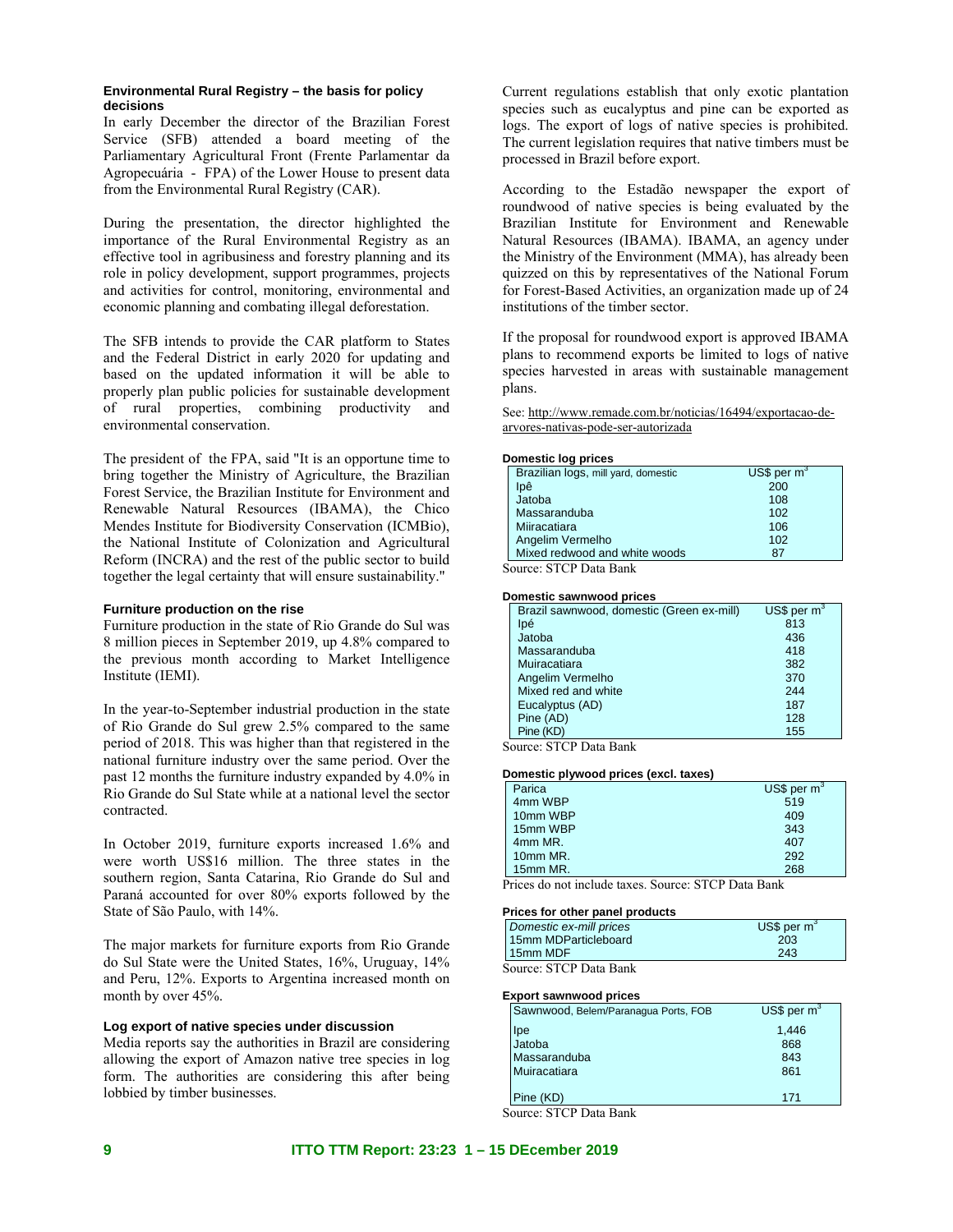| <b>Export plywood prices</b> |               |  |  |
|------------------------------|---------------|--|--|
| Pine plywood EU market, FOB  | US\$ per $m3$ |  |  |
| 9mm C/CC (WBP)               | 266           |  |  |
| 12mm C/CC (WBP)              | 252           |  |  |
| 15mm C/CC (WBP)              | 235           |  |  |
| 18mm C/CC (WBP)              | 230           |  |  |

Source: STCP Data Bank

#### **Export prices for added value products**

| FOB Belem/Paranagua ports    | US\$ per $m^3$ |
|------------------------------|----------------|
| <b>Decking Boards</b><br>lpê | 2.860          |
| Jatoba                       | 1.457          |
| $\alpha$ m $\alpha$ n n n 1  |                |

Source: STCP Data Bank

#### **Peru**

#### **First three quarter 2019 exports**

The Association of Exporters (ADEX) has reported that up to September 2019 Peru's timber exports were valued at US\$90.9 million FOB. This represents a 4% increase on the same period in 2018.

Of the US\$90.9 million exported China continued to be the main export market with a 39% share, down slightly from 2018. Mexico was the second ranked market accounting for around 12% of exports and in Mexico demand increased almost 8%.

Other significant markets included France (10%of exports) up almost 50% year on year while in the case of the US there was an almost 10% drop in the value of exports.

#### **Sawnwood exports**

Sawnwood exports in the first eight months of the year were worth US\$16.5 million FOB and much of this was shipped to the Dominican Republic (35%) and Mexico with 35% share.

### **Alliance to combat deforestation in the Peruvian Amazon**

Toyota's office in Peru has announced an Alliance to combat deforestation in the Peruvian Amazon. The Toyota del Peru website has details and says:

"With the objective of contributing to the conservation and protection of Amazonian forests, Toyota del Perú signed an alliance with the Yamino native community and the NGO Cima to carry out joint actions in favor of a more sustainable Amazon and thus counteract the effect gases greenhouse."

The initiative includes joint actions to combat deforestation caused by monoculture of oil palm and illegal logging in the Cordillera Azul National Park, Ucayali region, where the Yamino community is located.

Toyota del Perú acquired 900 carbon credits from the Cordillera Azul National Park to compensate for the ecological footprint of its operations, also contributing to the preservation of this Amazonian forest.

Yehude Simon, Manager of Public Relations and Social Responsibility at Toyota del Perú said Toyota is committed to consolidating itself as an agent of change for society, so the environmental issue is one of our priorities. While Toyota has been promoting the use of vehicles with hybrid technology in order to transform the car into a more friendly one with the planet, we want to go further and, therefore, we will work with other actors who are committed to these objectives."

Toyota explained that the strategy is to provide technical and economic support for local families to develop productive activities that promote eco-sustainable tourism in the area, as well as enhance the production and marketing of handicrafts and textiles representative of the Kakataibo culture.

See:

https://www.toyotaperu.com.pe/noticias/toyota-delper%C3%BA-forma-alianza-para-frenar-la-tala-ilegal-en-laamazon%C3%ADa-peruana

### **Financial mechanisms for the forestry sector**

The National Forest and Wildlife Service (SERFOR) recently held a workshop on Sustainable Finance for the Forestry Sector involving the participation of public and private organisations from Guatemala, Colombia and Costa Rica. The workshop aimed at exchanging experiences and analysing financial mechanisms for access to credit and forest investment as well as payments for eco-system services.

The event was able to identify mechanisms, tools and public policies that would help boost investment in forests for sustainable production in the Peruvian Amazon which minimise social and environmental risk levels.

#### **Forestry delegation on technical exchange to US**

Thirteen public servants, researchers, teachers and representatives of the private forestry sector recently participated in an exchange visit to Oregon and Wisconsin. The aim was to gain experience of the United States Forest Service model for forest research management and its articulation to the private sector.

The Peruvian delegation was made up of members of SERFOR; the National Council of Science, Technology and Technological Innovation (CONCYTEC); the Technological Institute of Production-CITE Forestal Maynas; the National Institute of Agrarian Innovation (INIA); the Forest Executive Board of the Ministry of Economy and Finance; the National Agrarian University La Molina (UNALM); the National University of the Peruvian Amazon (UNAP); and a private sector representative.

This visit was conducted with the technical support of the USAID FOREST program and the United States Forest Service in collaboration with Oregon State University (OSU).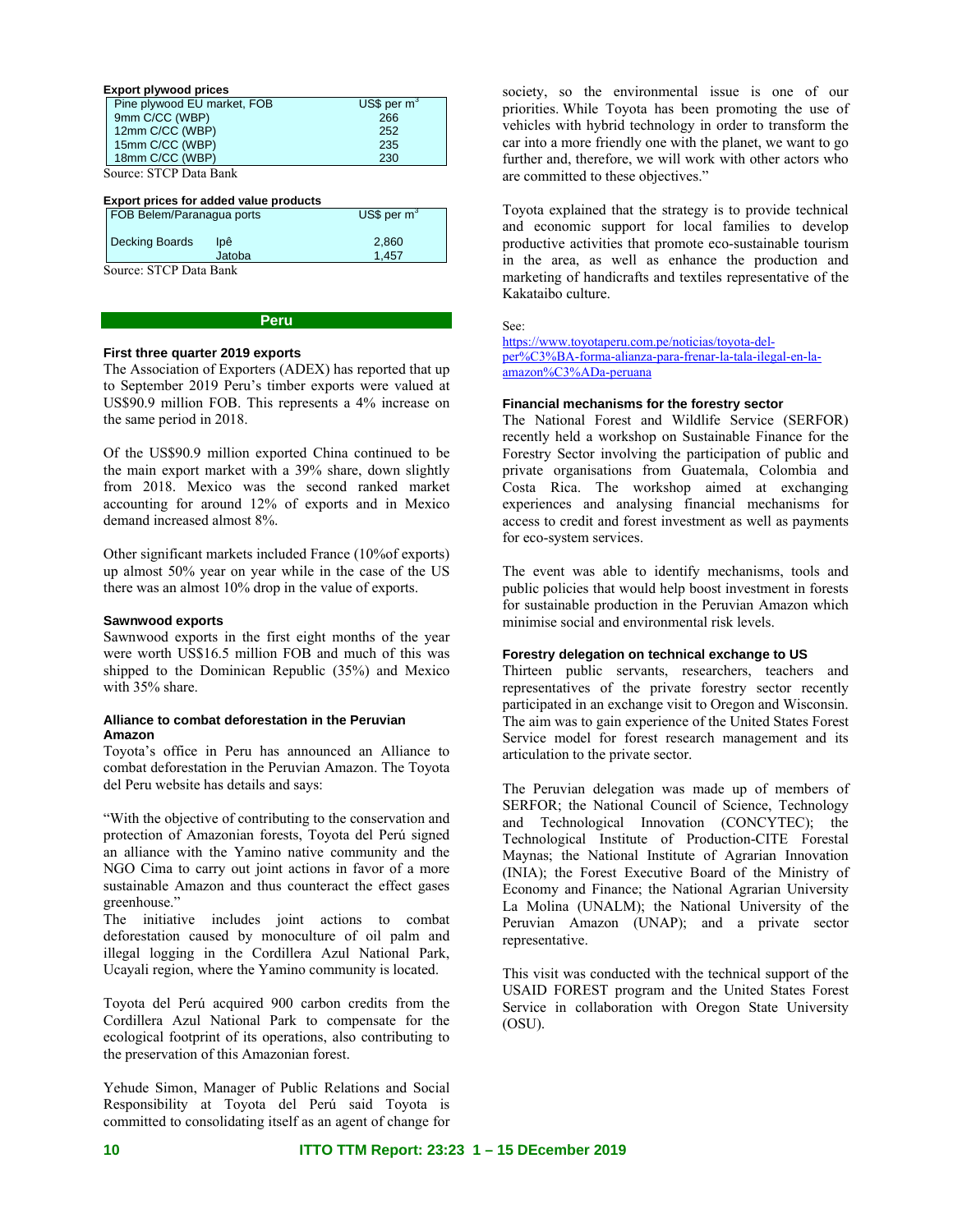#### **Export sawnwood prices**

| Peru sawnwood, FOB Callao Port        | US\$ per $m^3$ |
|---------------------------------------|----------------|
| Pumaquiro 25-50mm AD                  |                |
| Mexican market                        | 637-651        |
| Virola 1-2" thick, length 6'-12' KD   |                |
| Grade 1, Mexican market               | 534-599        |
| Grade 2. Mexican market               | 489-502        |
| Cumaru 4" thick, 6'-11' length KD     |                |
| Central American market               | 966-984        |
| Asian market                          | 1009-1052      |
| Ishpingo (oak) 2" thick, 6'-8' length |                |
| Spanish market                        | 547-568        |
| Dominican Republic                    | 671-681        |
|                                       |                |
| Marupa 1", 6-11 length KD             |                |
| Asian market                          | 551-591        |

#### **Domestic sawnwood prices**

| Peru sawnwood, domestic | $US$$ per $m^3$                           |
|-------------------------|-------------------------------------------|
| Mahogany                |                                           |
| Virola                  | 269-280                                   |
| <b>Spanish Cedar</b>    | 342-355                                   |
| Marupa (simarouba)      | 238-239 <sup><math>\triangle</math></sup> |

#### **Export veneer prices**

| Veneer FOB Callao port | US\$ per $m^3$ |
|------------------------|----------------|
| Lupuna 3/Btr 2.5mm     | 221-249        |
| Lupuna 2/Btr 4.2mm     | 234-266        |
| Lupuna 3/Btr 1.5mm     | 219-228        |

#### **Export plywood prices**

| Peru plywood, FOB Callao (Mexican market) | US\$ per $m3$       |
|-------------------------------------------|---------------------|
| Copaiba, 2 faces sanded, B/C, 8mm         | 349-379             |
| Virola, 2 faces sanded, B/C, 5.2mm        | 487-511 $\triangle$ |
| Cedar fissilis, 2 faces sanded, 5.5mm     | 766-783             |
| Lupuna, treated, 2 faces sanded, 5.2mm    | 396-419             |
| Lupuna plywood                            |                     |
| $B/C$ 15mm                                | 449-495             |
| B/C 9mm                                   | 379-399             |
| <b>B/C 12mm</b>                           | 350-360             |
| B/C 8mm                                   | 466-487             |
| $C/C$ 4mm                                 | 389-425             |
| Lupuna plywood B/C 4mm Central Am.        | 391-407             |

#### **Domestic plywood prices (excl. taxes)**

| Iquitos mills    | US\$ per $m3$ |
|------------------|---------------|
| 122 x 244 x 4mm  | 512           |
| 122 x 244 x 6mm  | 519           |
| 122 x 244 x 8mm  | 522           |
| 122 x 244 x 12mm | 528           |
| Pucallpa mills   |               |
| 122 x 244 x 4mm  | 503           |
| 122 x 244 x 6mm  | 511           |
| 122 x 244 x 8mm  | 516           |
| 122 x 244 x 8mm  | 521           |

#### **Domestic prices for other panel products**

| Peru, domestic particleboard | US\$ per $m^3$ |
|------------------------------|----------------|
| 1.83m x $2.44m x 4mm$        | 282            |
| 1.83m x 2.44m x 6mm          | 230            |
| 1.83m x $2.44m x 12mm$       | 204            |

| Export prices for added value products   |                              |           |
|------------------------------------------|------------------------------|-----------|
|                                          | Peru, FOB strips for parquet |           |
| Cabreuva/estoraque KD12% S4S, Asian      |                              | 1327-1398 |
| market                                   |                              |           |
| Cumaru KD, S4S                           | Swedish market               | 979-1098  |
|                                          | Asian market                 | 1089-1119 |
| Cumaru decking, AD, S4S E4S, US market   |                              | 1199-1235 |
| Pumaquiro KD Gr. 1, C&B, Mexican market  |                              | 479-554   |
| Quinilla KD, S4S 2x10x62cm, Asian market |                              | 544-577   |
|                                          | 2x13x75cm, Asian market      | 756-822   |
|                                          |                              |           |

### **Japan**

**Dip in machinery orders signals economic slowdown**  Signalling a likely slowdown in growth, orders for machinery placed with Japanese companies fell in the final quarter of the year according to Cabinet Office data.

Capital expenditure driven by orders for machinery has been resilient until recently as companies at home and abroad invested in new equipment and in automation by Japanese companies because of the tightening labour market, the result of a shrinking and rapidly aging population.

Policymakers had been hoping business investment would remain robust to off-set the dip in consumer spending as a result of the sales tax hike in October. Private-sector machinery orders, excluding those for ships and electric power companies, declined by 6.0% in October.

#### **Cabinet Office Survey results for machinery orders**



See: https://www.esri.cao.go.jp/en/stat/juchu/1910juchu-e.html

#### **Massive economic stimulus package to support growth**

Japan's economy is highly sensitive to exports so the US/China dispute and now the Japan/Korea trade dispute are undermining export growth. To counter slowing growth the government has put together a massive stimulus package worth over yen 25 trillion yen (around US\$ 230 billion).

This is the first stimulus package in three years and is focused on lifting consumer spending by promoting "cashless sales". Public infrastructure will also be targeted.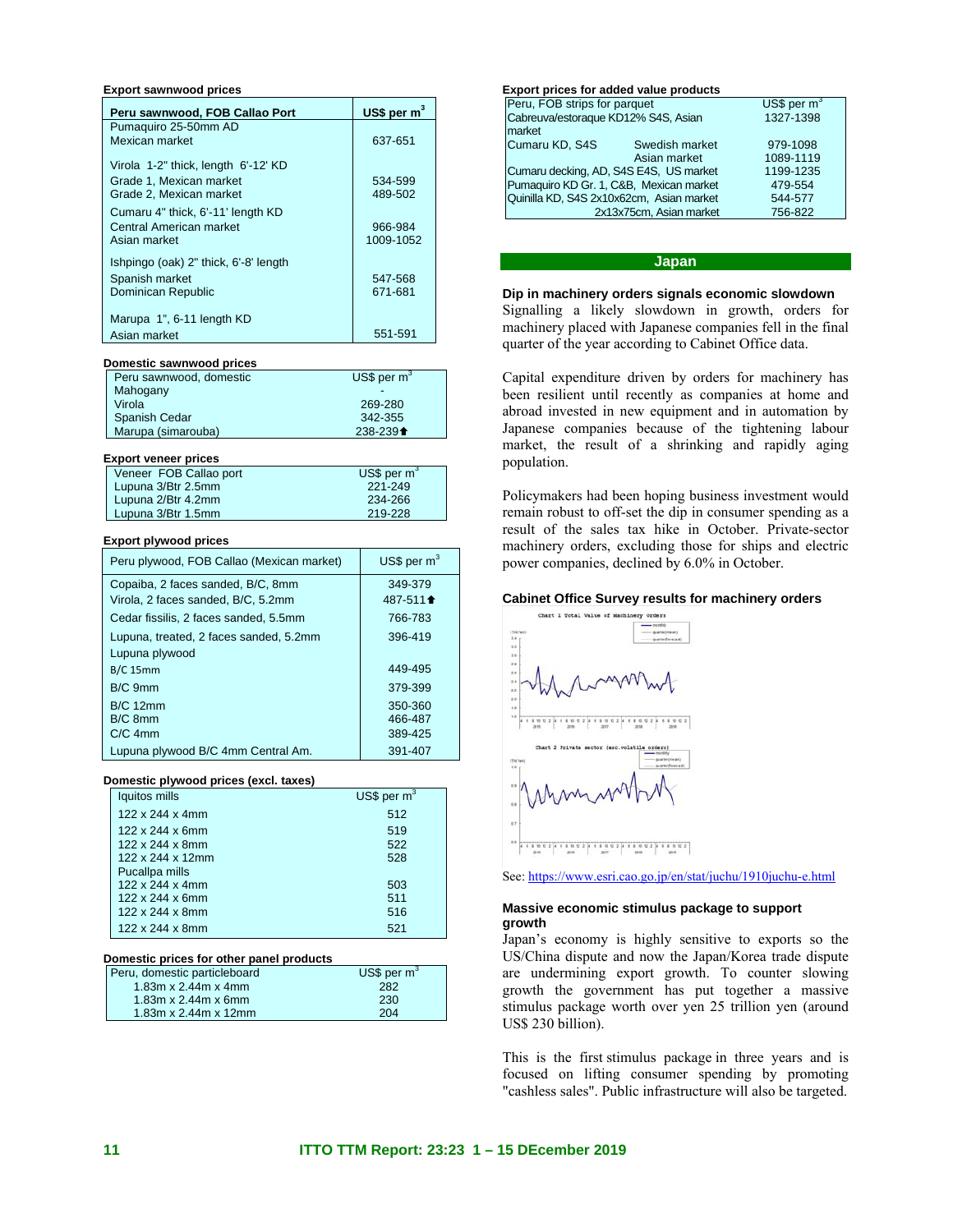**Business sentiment in Japan** 



Source: https://www.esri.cao.go.jp/en/stat/di/di-e.html

### **Consumer confidence continues upward momentum**

November consumer confidence data from the Cabinet Office showed a remarkable reversal, climbing to a five month high.

The overall consumer confidence index rose and the index reflecting household's inclination to buy durable consumer goods also rose in November. In contrast the Tankan survey conducted by the Bank of Japan showed Japanese manufacturers had again turned pessimistic about business prospects. Analysts put this down to the continuing US/China trade dispute and weakening global demand.



Data source: Cabinet Office, Japan

### **Long period of yen stability could about to be rocked**

The US Federal Reserve has announced it is maintaining its current monetary policy and this allowed the US dollar/yen exchange rate to maintain the approximate US dollar to 108 yen that has been in place for several weeks.

The yen is the third most commonly used currency in the world, behind the US dollar and euro. While the Chinese RMB is growing in importance its managed status and lack of flexibility means the yen is still the preferable Asian reserve currency.



### **Popularity of wooden housing drops**

Interest in wooden housing among Japanese has been steadily declining since 1989 according to a Cabinet Office survey. The reasons cited by respondents to the survey include high maintenance costs and vulnerability to fire.

The share of respondents preferring to build or buy wooden homes dropped to just over 73%, down from the over 80% polled 30 years earlier. Homes made of reinforced concrete and steel frames the main alternative mentioned. The Japanese Forestry Agency has said "We need to promote the positive (environmental) aspects and the safety of wooden housing,

#### **Apartment prices in Tokyo up 4.5%**

The average price of existing condominiums in Tokyo rose by 4.46% during the first three quarters of 2019 and the average price of new apartments in Tokyo surged almost 14% in the same period in contrast to the decline of over 6% a year earlier.



Data source: Ministry of Land, Infrastructure, Transport and Tourism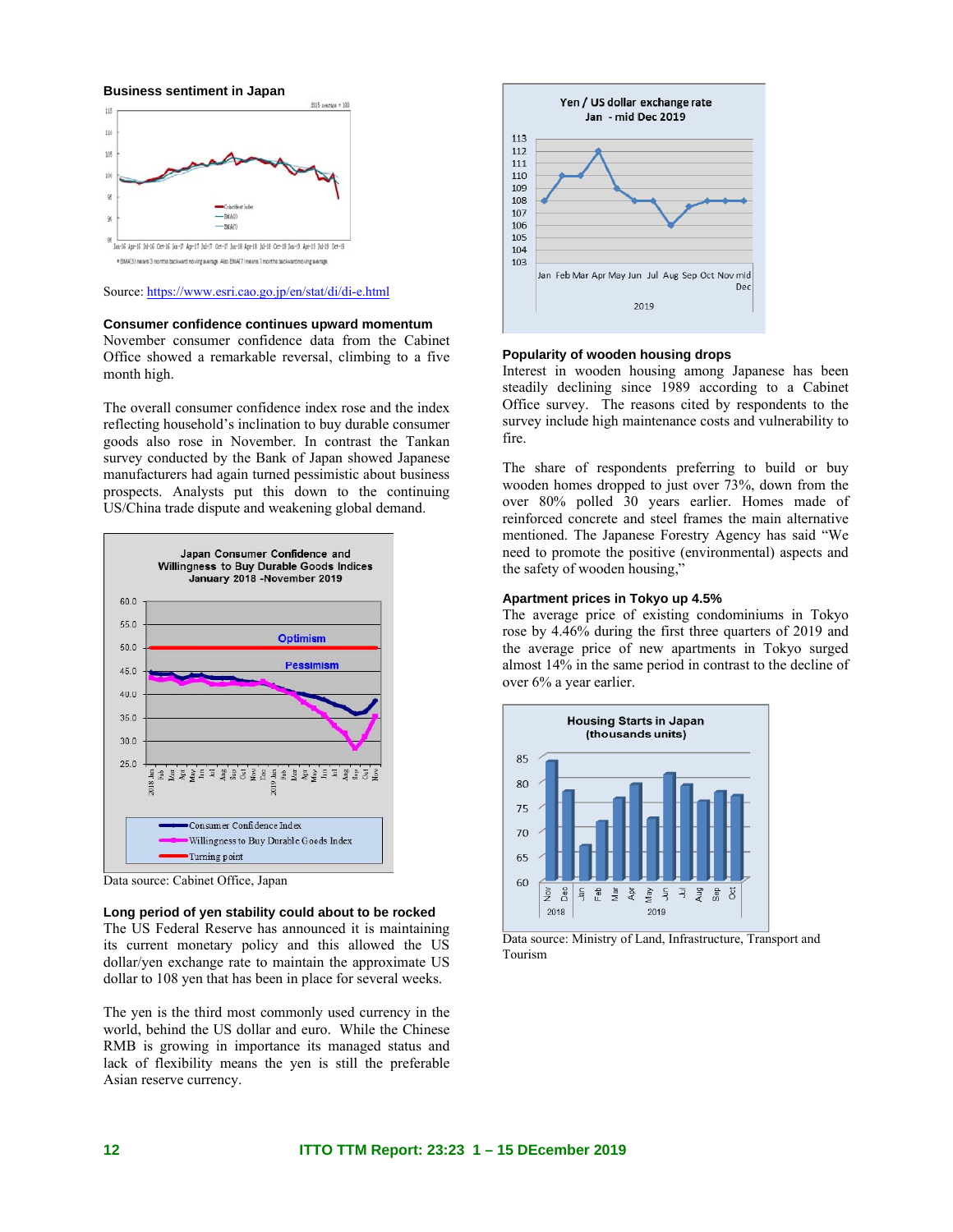### **Import update**

#### **Wooden door imports**

As has been the pattern in previous months, two shippers, China and the Philippines, accounted for over 80% of October imports of wooden doors (HS 441820). The other significant shippers in October were Indonesia and Malayasia. Of the non-Asian suppliers the US topped the ranking

The value of Japan's imports of wooden doors in October was almost the same as in October a year earlier but there was a  $10\%$  month on month increase in imports.



Data source: Ministry of Finance, Japan

#### **Wooden window imports**

October marked the third consecutive decline in the value of japan's wooden window (HS 441810) imports.

Year on year the value of wooden window imports was unchanged but there was a 2% month on month decline. The value of Japan's wooden window imports peaked in July but from there steadily declined. There was a 22% drop in the value of wooden window imports between July and October.

 Three suppliers accounted for over 90% of October wooden window deliveries, China (53%) the Philippines (20%) and the US (18%).



#### **Assembled wooden flooring imports**

The value of Japan's assembled wooden flooring imports continued its 'see-sawing' between peaks and dips and the sharp increase in October import values off-set the double dip seen in August and September.

Year on year wooden flooring imports (HS441871-79) in October rose 13% and month on month there was a 45% increase in the value of imports.

As in previous months most of the October assembled wooden flooring imports were of HS441875 and China and the US were the main shippers followed by Malaysia and Indonesia.



Data source: Ministry of Finance, Japan

#### **Plywood imports**

Imports reported as HS 441231 dominated Japan's October plywood imports accounting for almost half of all import categories. Malaysia and Indonesia continue to be the main suppliers accounting for around 80% of all plywood imports by volume. The other significant supplier is China.

Year on year, Japan's October 2019 plywood imports dropped 25% but there was a rise (25%) in the volume of imports in October 2019 compared to September levels.

October shipments from Malaysia dropped 39% year on year in October and there was a year on year decline of 17% in the volume of imports from China.

Indonesia's October 2019 shipments were around the same as in October 2018. Despite the sharp decline in imports from a year earlier both Malaysia and Indonesia saw plywood shipments rise in October.

Data source: Ministry of Finance, Japan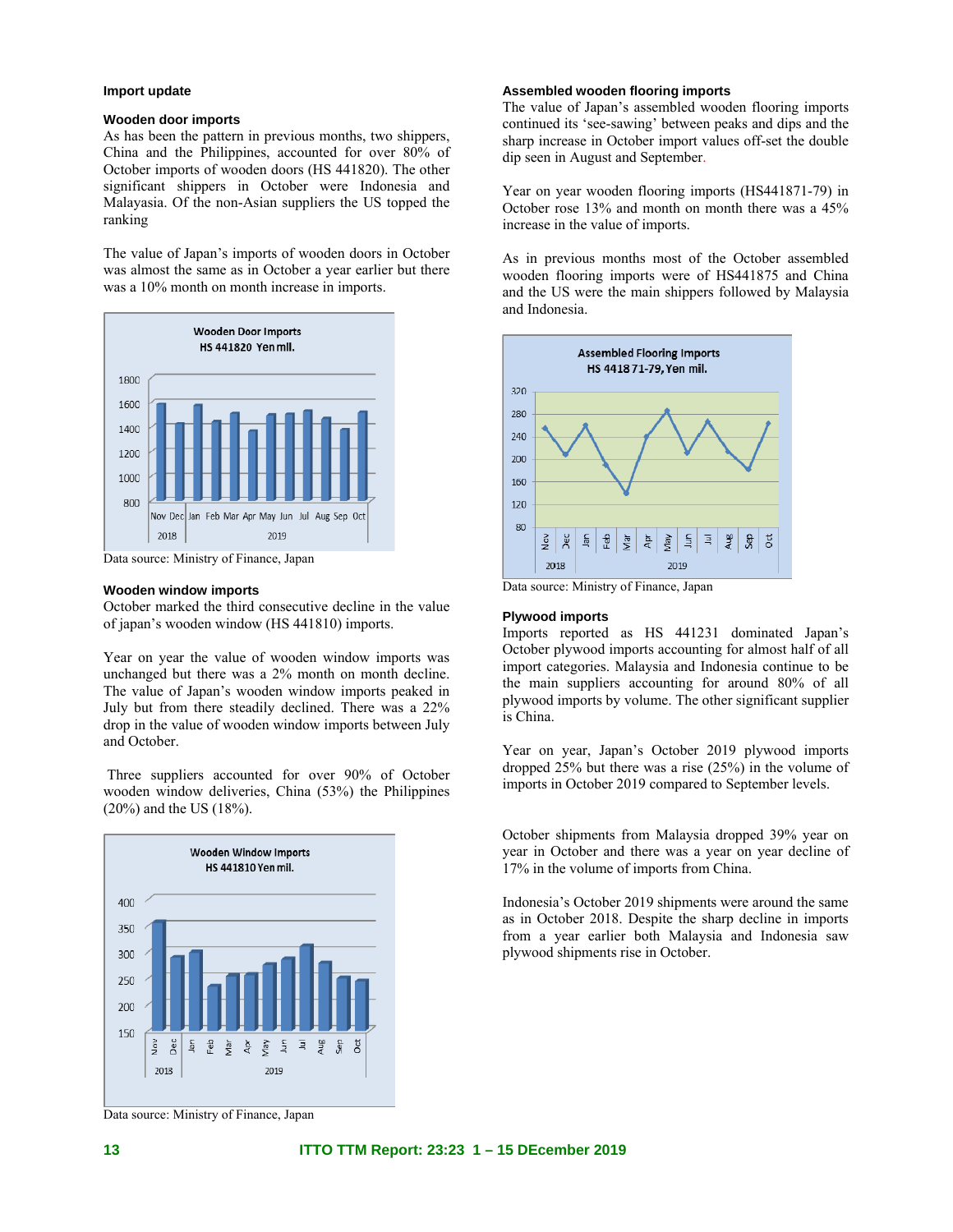|      |     | China | Malaysia | Indonesia |  |
|------|-----|-------|----------|-----------|--|
| 2017 | Jan | 16    | 130      | 80        |  |
|      | Feb | 7.5   | 93.3     | 59        |  |
|      | Mar | 11.5  | 99       | 76.5      |  |
|      | Apr | 11.2  | 92.6     | 58        |  |
|      | May | 12.9  | 99.2     | 73.8      |  |
|      | Jun | 11    | 74.8     | 65.0      |  |
|      | Jul | 10.6  | 100.0    | 54.8      |  |
|      | Aug | 12.3  | 91.8     | 64.5      |  |
|      | Sep | 9.9   | 86.7     | 56.6      |  |
|      | Oct | 12.2  | 86.4     | 63.7      |  |
|      | Nov | 10.7  | 112.4    | 82.0      |  |
|      | Dec | 12.0  | 95.2     | 50.0      |  |
| 2018 | Jan | 12    | 100.5    | 80.0      |  |
|      | Feb | 12.5  | 83.0     | 69.0      |  |
|      | Mar | 4.9   | 79.4     | 66.5      |  |
|      | Apr | 13.4  | 92.4     | 84.4      |  |
|      | May | 15.2  | 94.0     | 82.0      |  |
|      | Jun | 12.4  | 77.5     | 79        |  |
|      | Jul | 14.3  | 79.2     | 58.3      |  |
|      | Aug | 12.4  | 86       | 70.5      |  |
|      | Sep | 9.7   | 68.6     | 62.6      |  |
|      | Oct | 12.3  | 108.2    | 75.6      |  |
|      | Nov | 14.5  | 97.1     | 81.1      |  |
|      | Dec | 13    | 68       | 74.7      |  |
| 2019 | Jan | 14    | 91.2     | 66.4      |  |
|      | Feb | 11.1  | 85.3     | 75        |  |
|      | Mar | 4.4   | 70.1     | 61.2      |  |
|      | Apr | 11.4  | 94.2     | 65.9      |  |
|      | May | 12.4  | 61.8     | 48.9      |  |
|      | Jun | 9.3   | 59.6     | 62.8      |  |
|      | Jul | 9.8   | 65.1     | 59        |  |
|      | Aug | 12.1  | 61.8     | 68.9      |  |
|      | Sep | 10    | 53       | 62        |  |
|      | Oct | 10.6  | 66.3     | 72        |  |

**Main sources of Japan's plywood imports (000's cu.m)** 

Data source: Ministry of Finance, Japan



Data source: Ministry of Finance, Japan



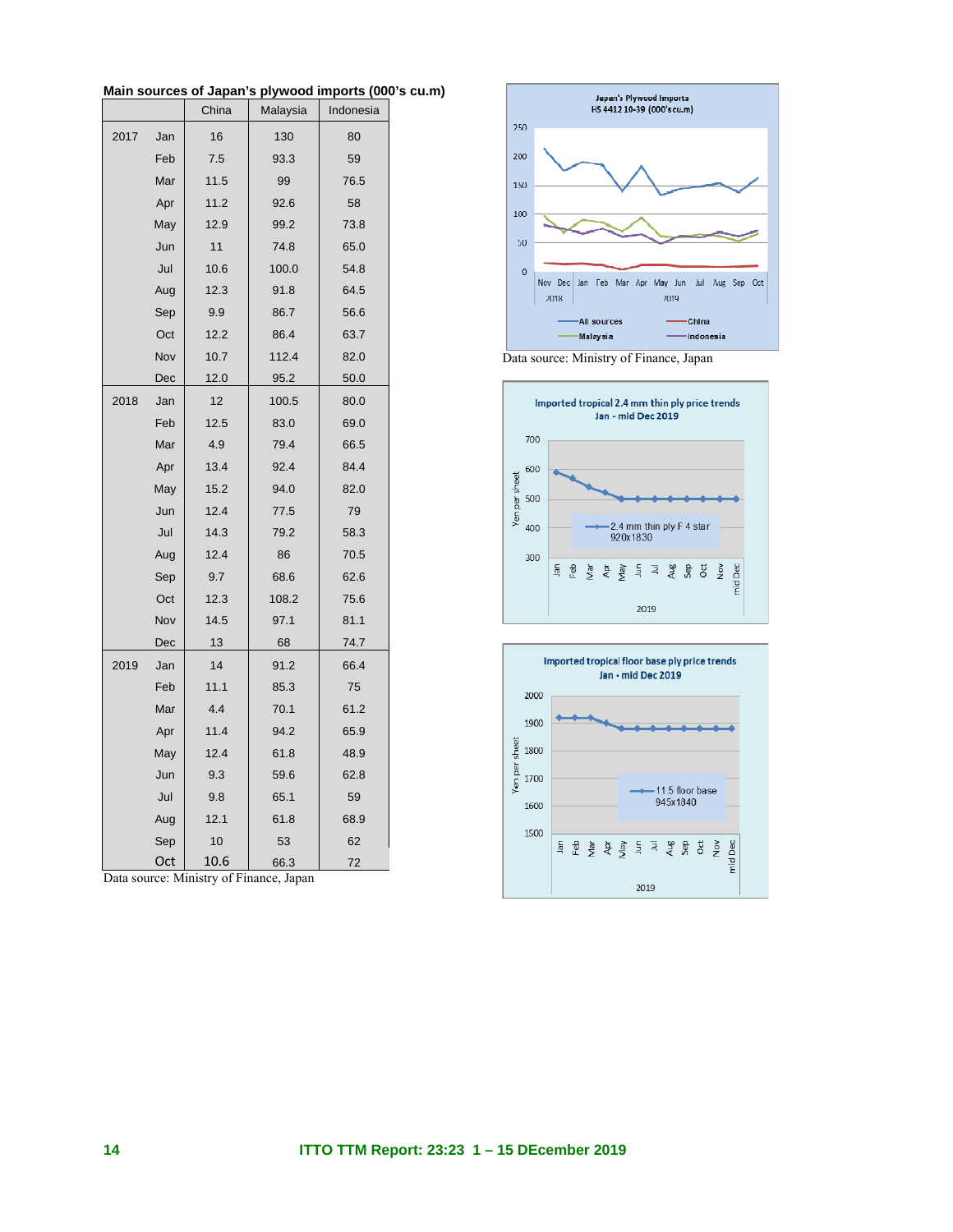

#### **National Conference to Advance the Use of Wood**

The Japan Lumber Journal has reported on the inaugural meeting of National Conference to Advance the Use of Wood held in early November. The aim of the group is to revitalise rural areas through encouraging greater domestic wood use which will stimulate harvesting and replanting.

Through seminars and information and activities highlighting the environment benefits it is hoped that greater use will be made of domestic resources. The gropu also aims to promote the values of wood use for the environment and society and promote productivity improvement and spread of new technologies in the forestry sector.

See: https://jlj-news-english.jimdofree.com/

### **China**

### **New quarantine regulations for wood-based panels**

In order to promote the development of China's woodbased panel sector the State Forestry and Grassland Administration (SFA) has amended the scope of quarantine regulations for wood-based panels. The amended regulations will be effective as of 1 January 2020.

See:

http://www.forestry.gov.cn/main/201/20191126/0911436204475 93.html

The new regulations take account of the various production technologies for wood-based panels. It has been decided that some types of wood-based panels where the manufacturing process involves hot pressing quarantine regulations will be suspended. The specific categories are listed in Annex 1 in the above mentioned document and include particleboard, fibreboard plywood, decorative veneer over a wood-based panel base.

All provincial forest authorities are required to improve and innovate management methods and to strictly enforce the quarantine regulations.

### **China's timber processing industry**

According to the local press, the China Green Times, the output value of China's timber processing and wood products industries in 2018 was RMB1.3 trillion, accounting for 17% of the total output value of China forestry sector.

#### *Wood-based panel industry*

There are about 10,000 wood-based panel enterprises with 3 million direct and indirect employees in China. The total output of the national wood-based panel sector was almost 300 million cubic metres in 2018, a year-on-year increase of 1.4%. Twenty five provinces in the country have woodbased panel enterprises of which production the capacity in seven provinces exceeded 10 million cubic metres.

The wood-based panel sector in China has undergone transformation and out-dated production methods have been phase-out. More than 3,000 plywood enterprises have been closed across the whole country and around 600 fibreboard plants have ceased operation along with over 1,000 particleboard plants. The number of large and medium-sized wood-based panel enterprises has increased and the technological base has been strengthened. The application of new low-toxicity or non-toxic environmentfriendly adhesives has accelerated and the quality of output has improved.

#### *Wood flooring industry*

There are nearly 3,000 wood flooring enterprises with around 1 million employees in China. The total output of wood and bamboo flooring in 2018 was 789 million cubic metres.

The process of consolidation in the wood flooring industry has accelerated in recent years with a concentration towards dominant brand enterprises. The output of the top ten large-scale enterprises accounts for more than 30% of the total output of the sector.

More and more wood flooring enterprises regard innovation as their development strategy and have invested heavily in R&D to continuously improve their technological innovation. Chinese wood flooring enterprises have over than 8,000 patents.

#### *Wooden furniture industry*

As the largest wood processing sector there are nearly 80,000 wooden furniture enterprises with 5 million employees in China. Five major furniture industrial clusters have been established, the Pearl River Delta, Yangtze River Delta, Ring Bohai Sea, the Northeast and the West regions. These account for 90% of the national furniture production capacity.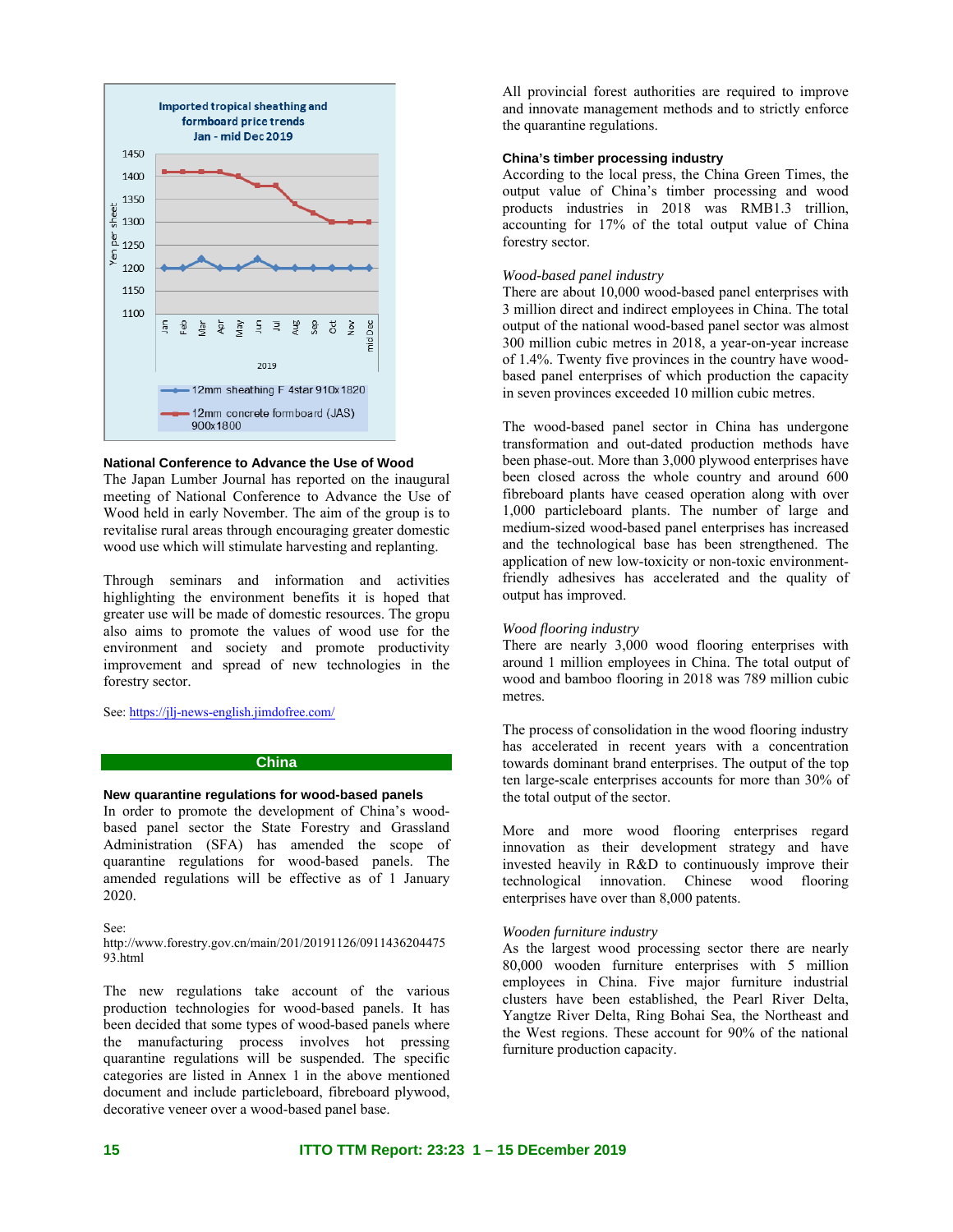The wooden furniture industry is consolidating and some of small and medium-sized enterprises have withdrawn such that the total output and sales by the sector has dropped.

On the other hand, the custom/tailor made furniture sector has become a new growth point in the furniture industry to meet increasing demand for individuality.

This sector has expanded at around 20% annually for many years. The size of the domestic customised furniture market was about RMB290 billion in 2018.

#### *Wood door industry*

The output of China's wooden door sector is said to be the highest in the world and China is also the main wooden door consumer market. The total output value of the national wooden door sector was about RMB140 billion in 2018, an increase of 11% over the same period in the previous year. There are more than 10,000 wooden door enterprises in China and these are found mainly in the Pearl River Delta, Yangtze River Delta, Ring Bohai Sea, Northeast, Southwest and Northwest regions. Growth in the wooden door sector is slowing and the pace of consolidation is growing.

Analysts expect production will be further concentrated in large-scale, mechanised plants. More and more wooden door enterprises have increase R&D and introduced automation.

#### *Wooden building sector*

Demand for wooden framed buildings is growing and the wooden building sector is expanding fast especially for the leisure, agricultural, tourism, real estate and landscape markets. There have also been developments in the multistory wooden structures and the public building market.

It has been estimated that the wood structure market will be around 4.5 million square metres annually over the next three years. There are around 1,200 wooden structure enterprises in China found mainly in Eastern China, Northern China and the Northeast regions. Tourism development projects, residential buildings and garden landscaping are the most important three major markets for wooden structures.

#### **Slowdown in China's wood products exports**

According to China Customs the total value of China's wood product exports in 2018 was US\$61.6 billion, a year on year increase of 2%.

The value of wood-based panel exports rose about 7% to US\$6.775 billion. The volume of plywood exports accounted for 80% of the national total volume of woodbased panel in 2018. The value of China's wooden flooring exports was US45.64 billion and was shipped mainly to the US and European markets.

#### For more see:

https://www.wood365.cn/Industry/IndustryInfo\_263215.html

#### **Guangzhou Yuzhu International Timber Market Wholesale Prices**

|                | Logs                   | Yuan/Cu.m |
|----------------|------------------------|-----------|
| Merbau         | dia. $100 \text{ cm}+$ | 4000-6000 |
| Bangkirai      | dia. $100 \text{ cm}+$ | 3200-4600 |
| Kapur          | dia. $80 \text{ cm}+$  | 2700-3000 |
| Ulin           | All grades             | 6500      |
| Lauan          | dia. $60 \text{ cm}+$  |           |
| Kempas         | dia. $60 \text{ cm}+$  | 2000-3000 |
| Teak           | dia, 30-60 cm          | 8500-8600 |
|                |                        |           |
| Greenheart     | dia. $40 \text{ cm}+$  | 2300-2400 |
| Purpleheart    | dia. 60 cm+            | 3000-4500 |
| Pau rosa       | dia. 60 cm+            | 2800-3000 |
| Ipe            | dia. 40 cm+            | 3200-3400 |
| yuan per tonne |                        |           |
| Cocobolo       | All grades             | 40-70000  |

|                   | Logs                    | yuan/cu.m |
|-------------------|-------------------------|-----------|
| Merbau            | dia. 100 cm+            | 4-6000    |
| Bangkirai         | dia. $100 \text{ cm}$ + | 3200-4600 |
| Kapur             | $dia. 80 cm+$           | 2700-3000 |
| Ulin              | All grades              | 6500      |
| Lauan             | $dia.60 cm+$            |           |
| Kempas            | $dia.60 cm+$            | 2000-3000 |
| Teak              | $dia. 30-60$<br>cm      | 8500-8600 |
| Greenheart        | dia, 40 cm+             | 2300-2400 |
| Purpleheart       | $dia.60 cm+$            | 3000-4500 |
| Pau rosa          | $dia.60 cm+$            | 2800-3000 |
| lpe               | dia. $40 \text{ cm}+$   | 3200-3400 |
| yuan per<br>tonne |                         |           |
| Cocobolo          | All grades              | 40-70000  |

#### **Sawnwood**

|                | Sawnwood | yuan/cu.m   |
|----------------|----------|-------------|
| Makore         | Grade A  | 9800-11800  |
| <b>Zebrano</b> | Grade A  | 9500-12500  |
| Walnut         | Grade A  | 9500-15000  |
| Sapelli        | Grade A  | 5000-7500   |
| Okoume         | Grade A  | 3700-4700   |
| Padauk         | Grade A  | 15000-18000 |
| Mahogany       | Grade A  | 6500-7500   |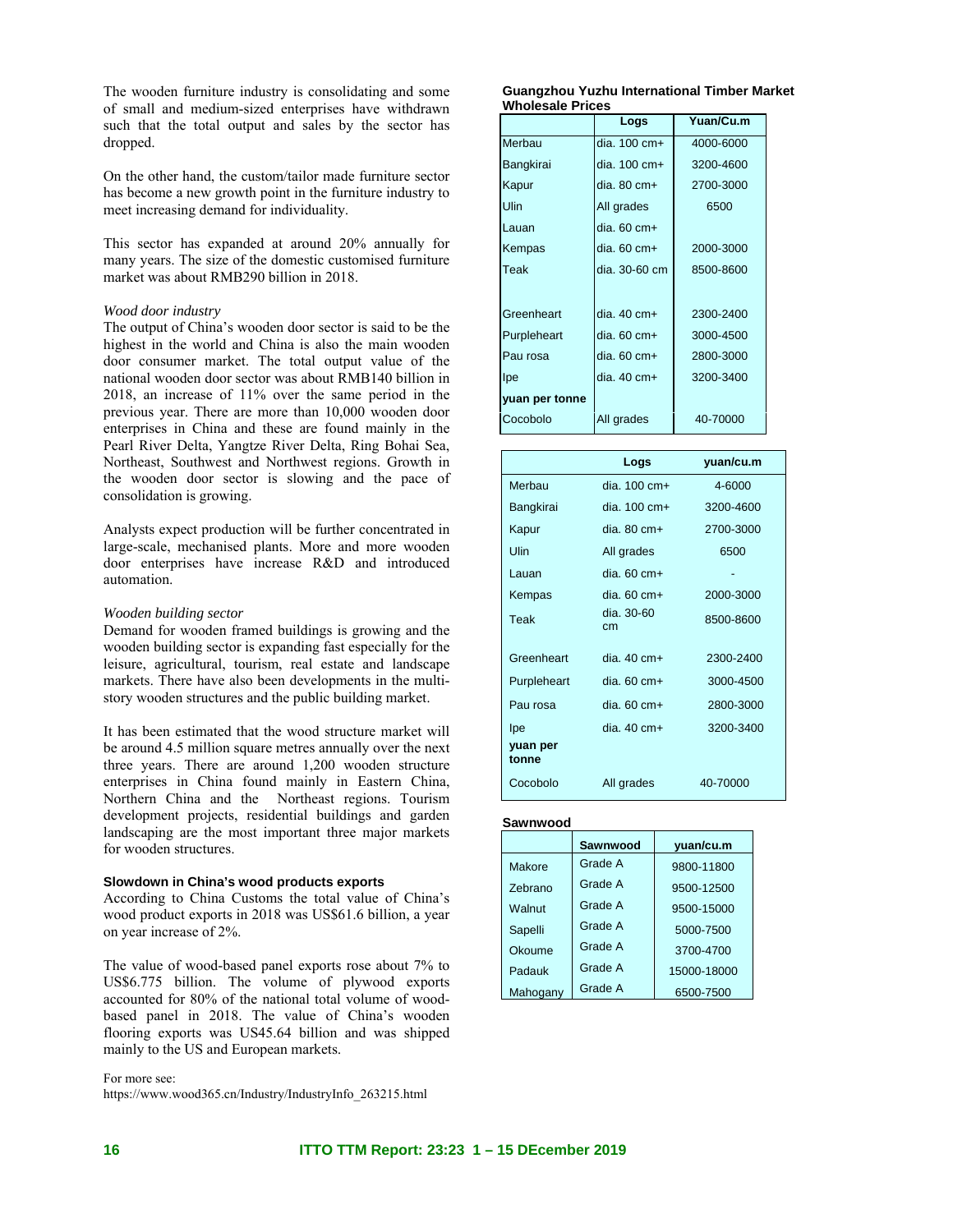| Sawnwood |               | yuan/tonne  |
|----------|---------------|-------------|
| Ulin     | all grades    | 9000-10000  |
| Merbau   | special grade | 7500-9500   |
| Lauan    | special grade | 4300-4700   |
| Kapur    | special grade | 5000-6000   |
| Teak     | special grade | 14000-22000 |

#### **Zhangjiagang Timber Market Wholesale Prices**

| Logs, All grades | Yuan/tonne |  |
|------------------|------------|--|
| Sapelli          | 3000-4000  |  |
| Kevazingo        | 8000-32000 |  |
| Padouk de afric  | 2400-3100  |  |
| okoume           | 1400-1800  |  |
| Okan             | 2400-2800  |  |
| <b>Dibetou</b>   | 2200-2500  |  |
| Afrormosia       | 5500-6500  |  |
| Wenge            | 4700-5500  |  |
| Zingana          | 3400-4800  |  |
| Acajou de afica  | 3000-3500  |  |
| Ovengkol         | 3100-3600  |  |
| Paorosa          | 5900-6600  |  |
| Merbau           | 3500-5800  |  |
| Lauan            | 1800-2020  |  |
| Kapur            | 2020-2500  |  |
| Keruing          | 1700-2200  |  |
| Geronggang       | 1600       |  |
| kauri            | 1700-1850  |  |
| Amoora           | 1900-2080  |  |
| Calophyllum      | 2150-2350  |  |
| Red ganarium     | 1300-1400  |  |

| Sawnwood            |            | yuan/cu.m   |
|---------------------|------------|-------------|
| Cherry              | FAS 2 inch | 9000-10000  |
| <b>Black walnut</b> | <b>FAS</b> | 15000-18000 |
| Maple               | <b>FAS</b> | 8200-10000  |
| White oak           | <b>FAS</b> | 7500-13000  |
| Red oak             | <b>FAS</b> | 6500-8300   |
| Finnish pine        | Grade A    | 2600-2900   |
| Maple               | Grade A    | 9000-9500   |
| <b>Beech</b>        | No knot    | 9000-9500   |
| Ash                 | No knot    | 5600-6300   |
| Basswood            | No knot    | 2800-3300   |
| Oak                 | No knot    | 5300-5700   |
| Scots pine          | No knot    | 2100        |

### **Europe**

#### **European plywood market pressure persists**

At the time of the last update on the European plywood market (ITTO TTMR Volume 23 Number 16, 16 -31 August 2019), the sector was experiencing a tightening market and competitive conditions. In the intervening four months, according to leading importers, not a lot has changed.

There have been indications that prices from some sources are starting to come off the floor. Overall, however, they remain depressed compared to 2018 and 'rock bottom offers' from Russia are felt by some to threaten any significant wider increase and to be actually squeezing product from other countries out of the European market.

The US-China trade dispute continues to destabilise the sector and UK companies say that continuing uncertainty surrounding Brexit, politics and the economy generally has seriously undermined market confidence.

A slowdown in European manufacturing, notably in Germany, is also impacting demand, and although overall construction consumption is reported to have held up reasonably well to date, it is forecast to slow and stagnate over the next two years.

In recent weeks, Brazilian elliotti and Malaysian plywood prices have both seen rises of US\$10-15/cu.m. However, these prices are still reported down 33-40% and 28% respectively on 18 months ago. Chinese prices are still down around 15% and Russian film-faced plywood and raw plywood prices are down 30% and 25% respectively during the same period.

"We are still far away from 2018 levels, but these increases [in Brazilian elliotti and Malaysian plywood prices] may be signs of a recovery and we'd hope to see them embed and continue as we move into 2020," said an importer/distributor. "Malaysian suppliers also report log shortages, so that may also underpin further increases."

Import volumes of Brazilian plywood are expected to get slightly better in January, mainly due to the new duty-free quota coming up in Europe. "But, like price, volumes are still way off 2018 figures," said an importer. "I also wonder what will happen later in 2020 after the first duty free volumes have been shipped."

Prices out of China are reported to be stable at present although it's felt a range of factors may add some upward pressure here too.

"Chinese plywood has already become a bit more expensive again on FOB terms due to the exchange rate of the RMB versus the dollar," said a continental-based importer. "As usual, this is also driving up container rates. But we expect Chinese trade for January/February to be slower too due to weather conditions."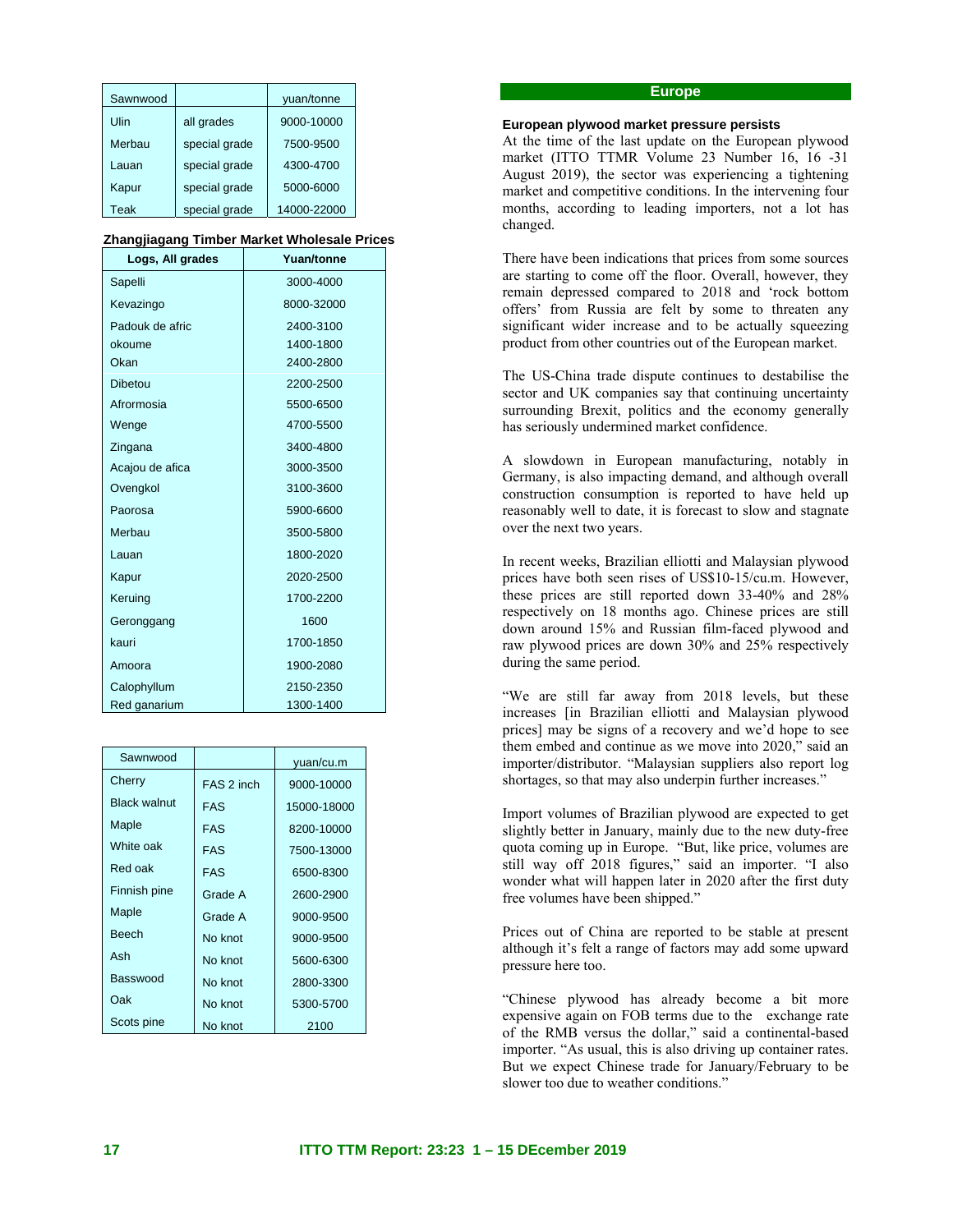Another factor for China, said a UK importer, has been the continued impact of new environmental regulation on manufacturers.

"Efforts to clean up the industry in the Linyi/Pizhou area has resulted in a lot of plywood and peeling mills closing as they couldn't afford the new equipment required to reduce emissions. Others have suffered in excess of 70 days lost production as the government tries to improve air quality and the impact on peeling mills has put price pressure on poplar core veneer" said the UK importer.

"But while there may be less Chinese availability", the importer continued, "I believe [quality] is improved, with manufacturers better understanding the demands of the EU Timber Regulation (EUTR) and our UK Timber Trade Federation Responsible Purchasing Policy and also meeting EN quality standards."

Another European importer felt that diversion of Chinese production to Europe due to US tariffs had not been a significant issue due to different market requirements. "Factories geared up for the US don't find it easy to meet European specification," he said.

European importers also report no stand-out trends for FLEGT-licensed product from Indonesia. Indonesia's film-faced plywood, said one company, is "still too expensive for Europe" although raw board 'is trading more or less OK'.

The FLEGT licensing system itself is said by plywood importers to be to working well, although the consensus remains that, to gain market traction and wider awareness, more licensed product is needed from more sources.

"The sooner more countries engaged with the FLEGT Voluntary Partnership Agreement complete the process and start licensing, particularly Malaysia, the better, given that the responsibility for product legality under the EUTR on non-FLEGT licensed goods remains on the importer, who cannot know 100% what the product mix is even if we ask all the right questions and gather the paperwork," said one UK company.

A fellow UK importer said that getting more VPA countries to FLEGT licensing stage could also open up new sources of supply. "We've had interesting offers from Gabon, for instance. The product looks good and could represent a real business opportunity for us and the supplier," he said. "But currently it can't meet our requirements on legality assurance."

An added ongoing issue for some European importers is their inability to use the bonded warehousing system for FLEGT licensed goods. This system allows import consignments to be broken up and duty paid piecemeal on each order as it goes out to spread the cost.

"As the licence applies to the entire shipment, it cannot be divided, so duty has to be paid all at once," said an importer.

"That needs resolving as it effectively puts licensed goods at a competitive disadvantage and it has a particular impact on smaller companies needing to spread duty payment for cash flow purposes."

A related issue for FLEGT-licensed goods customs handling was flagged up by another importer. "We had an instance of an agent selling some of a shipment to us and some to another importer where only one licence had been issued for the whole amount exported from Indonesia," he said.

"We couldn't use the FLEGT licence unless we also customs cleared the other consignee's goods and recharged them the duty. So the agent had to present the licence in their own name and sell to both buyers as landed duty-paid stock. Not ideal all round."

Another "real headache" for the European plywood import sector, in the words of one company, continues to be cutprice Russian material.

"Russian birch plywood prices have dropped again after some slight increases a few months ago and it looks like this situation will continue for some time as the Russians seem to be quite happy with it," he said.

"Their logs are extremely cheap and, as is the case with gas, they don't put any value on their natural resources", continued the importer. "They need foreign income, and that's all that seems to count. I'd advocate putting a fat import duty on Russian imports as they are destroying the business for others who are trying to do the right thing, such as Indonesian producers, and are actually being pushed out of the market at the moment."

Adding to market competition is a new softwood plywood mill now on stream in Belarus run by the Krono group. "This will put a lot of pressure on European factories like Thebault and others," said an importer.

#### **Slowdown in European manufacturing and construction**

On the state of demand, an ongoing slowdown in European manufacturing is reported to be particularly affecting plywood consumption in the automotive and packaging sectors.

According to financial commentators, Germany remains the big drag on the Eurozone economy, with its manufacturing exports reported hit particularly hard by global slowdown in investment resulting from the US-China trade dispute.

Improved survey data for German production in October and forecasts for November had led to predictions that the worst was over, but Commerzbank said a turnaround is 'not yet in sight', with manufacturing output forecast to show a 5% year on year fall end of November. German car production in October was also down 14.4% on the year and the sector is reported to be set to shed tens of thousands of jobs.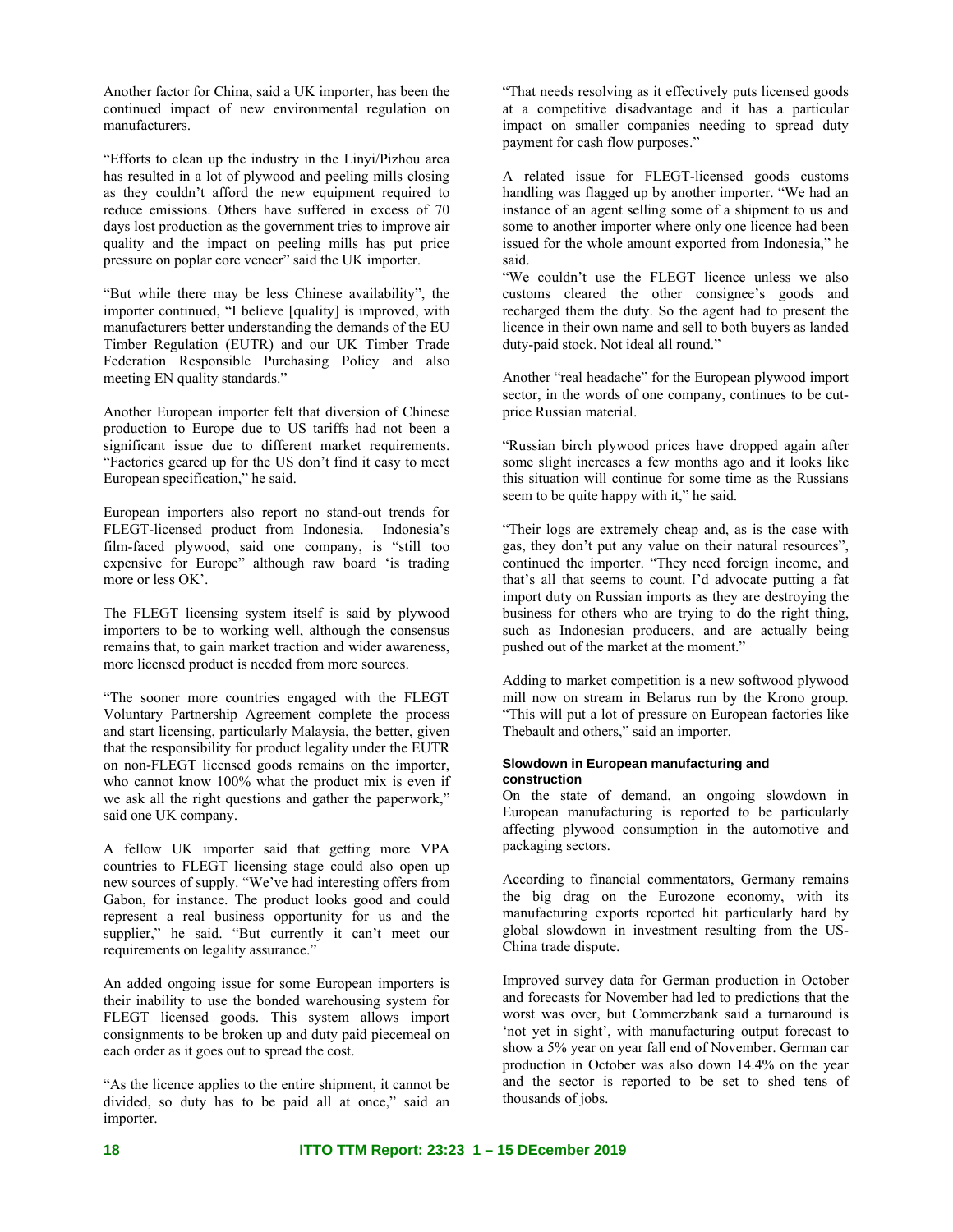"The automotive slowdown worldwide is clearly a concern for the plywood trade and the contraction in European manufacturing is inevitably impacting the important packaging sector," said an importer.

The eurozone economy did expand faster than expected in the third quarter of 2019, up by 0.3%, giving annual expected growth of 1.1% according to Eurostat and the European Central Bank. However, this compares with 1.8% in 2018 and the forecast is just 1.2% in 2020, leading Morgan Stanley to comment that the zone was "nearly stagnating".

The Economic Sentiment Indicator – a composite of European surveys on business and consumer confidence – also fell to 100.8 for October, the lowest level for five years. Capital Economics consequently predicted that the European economy would 'continue to expand at a feeble pace'.

According to the latest Euroconstruct data, European construction output growth is projected at around 2.3% for 2019, down from 3.2% in 2018. However, Euroconstruct now forecast annual growth of only 1% between 2020 and 2022. All areas of building will slow, although repair, maintenance and improvement is expected to perform better than new build.

Best performing European building markets are expected to be Ireland, Hungary and Poland, while the sharpest slowdown is predicted for Finland and Sweden. Germany and France are expected to see construction market contraction of around 2% over the next three years.

One European plywood importer commented that their general construction sales were still going well currently, but others acknowledged the uncertain outlook in the sector.

As for the UK economy, it "flatlined" in the third quarter of 2019 and October to October growth was just 0.7%, the slowest pace since June 2012. "This confirmed a loss of momentum in the economy since the summer due to Brexit-related uncertainty and slower global growth," said advisory firm PwC.

UK construction is also contracting, with new orders falling further in November as the market-depressing effect of Brexit, combined with election uncertainty and bad weather led to more civil engineering and commercial projects being delayed.

The IHS Markit/CIPS UK purchasing managers' subindex for construction new orders fell to 43.95 in November, from 44.61 the previous month. This was the eighth consecutive month of contraction and the longest phase of decline since 2013, with Brexit once more implicated in the downturn.

#### **Brexit "awful for the UK plywood market"**

"Brexit has been awful for the market, with uncertainty affecting demand, projects delayed and households deferring spending," said a UK plywood importer. "Merchants are saying it's quieter, which in turn affects us as importers."

UK plywood companies say they are also keeping a 'watching brief' on the potential impact of Brexit on EUTR and EU FLEGT regulation administration. Both are being assimilated into UK law, to be known respectively as the UKTR and UK FLEGT when the country leaves the EU.

The Brexit date is now scheduled for  $31<sup>st</sup>$  January and, following the UK parliamentary election on  $12<sup>th</sup>$  December which delivered a large majority for the ruling conservative party, seems to certain to take place as planned under the revised withdrawal agreement negotiated between Boris Johnson's government and the European Union in 2019.

Under the terms of this withdrawal agreement, the UK will enter a transition period after 31<sup>st</sup> January to provide time for the UK and the EU to negotiate on what their future relationship will look like. During the transition period the UK won't be a member of the EU but will still have to abide by its rules.

The end date for the transition period is currently set for  $31<sup>st</sup>$  December 2020 but could be extended for one or two years. During the election campaign, the conservative party stated that it would not seek an extension to the transition period.

However, the EU has suggested that the timeline for negotiations to be completed before the end of 2020 is unrealistic. The size of the government's majority after the election also gives the UK prime minister leeway within his own party to reset the timetable to be more manageable. The terms of any extension would have to be agreed with the EU before 1st July 2020.

While Brexit now seems a certainty, the risk of a "no deal" Brexit has receded. The risk has not completely disappeared since there is no guarantee that negotiations towards a future arrangement with the EU will be successful. A "no deal" departure could still theoretically occur at the end of 2020, or 2022 at the very latest. After that, if no future relationship deal was agreed, then the UK's trading relationship with the EU would be on WTO terms.

In the event of "no deal", all plywood imported into the UK, from EU countries as well as other sources, would have to undergo UKTR due diligence. However, the agreement eventually reached with the EU might include mutual recognition arrangements so that imports from EU countries might not require due diligence.

From January to August, latest analysis of Eurostat Comext data shows UK imports from the rest of the EU at 90,400 tonnes, an increase of 8.3% (which some attribute to an element of stockpiling prior to the original Brexit deadline at the end of March).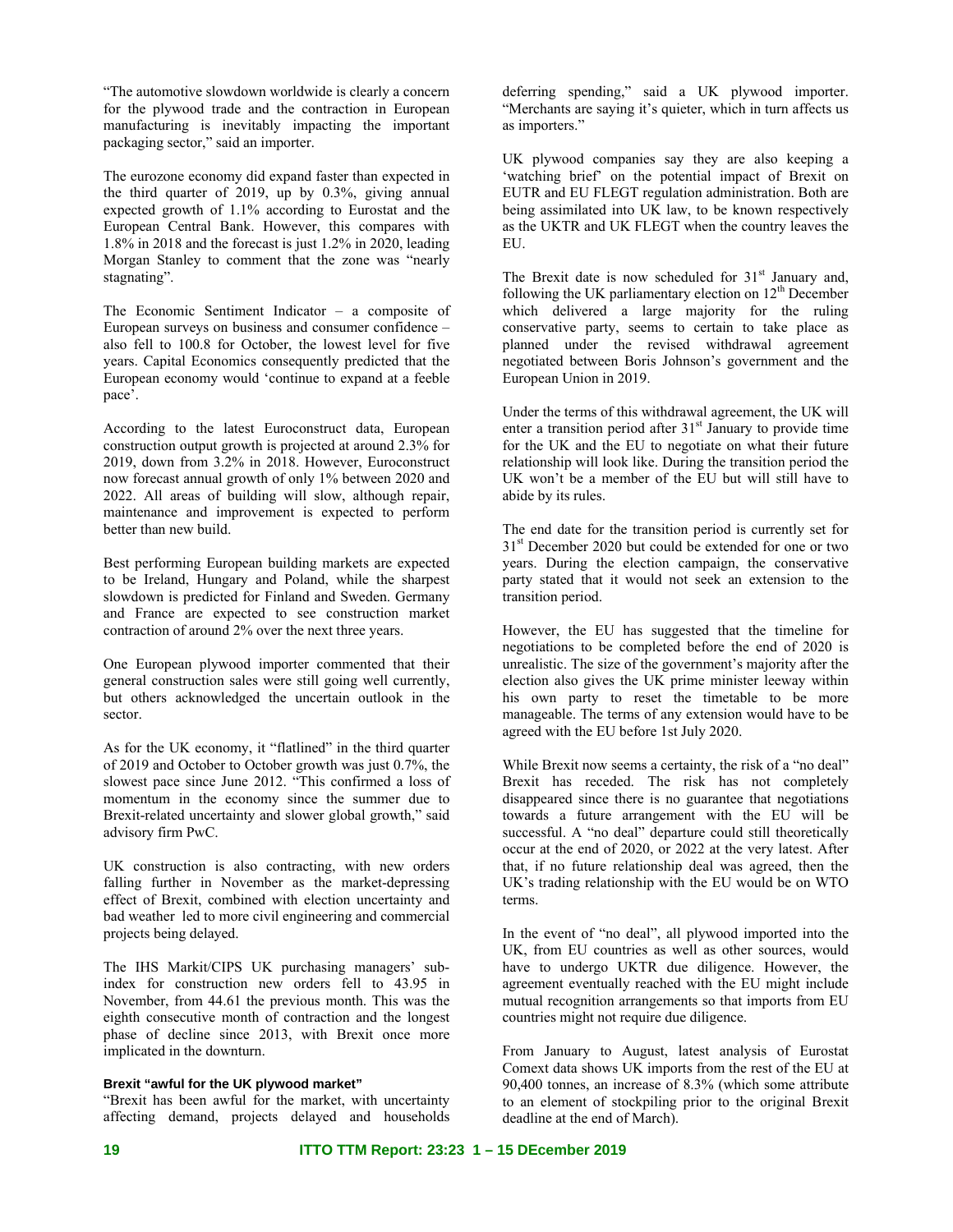This compared with 454,400 tonnes from outside the EU, down 6.7% on the same period in 2018.

Plywood imports across the EU as a whole for the eight months were down 3% to 3.165 million tonnes, with intra-EU trade 4% lower at 1.3 million tonnes and extra-EU imports down 2%.

Among the biggest falls were seen in Germany, with total plywood imports down 12% to 602,000 tonnes, Italy, down 14% to 184,700 tonnes, Latvia down 15% to 57,000 tonnes and Poland down 5% to 154,300 tonnes.

Strongest increases in plywood imports in the January to August period included those of the Netherlands, up 6% to 325,000 tonnes, Belgium up 9% at 245,300 tonnes, France up 4% at 237,400 tonnes, Denmark up 2% to 99,600 tonnes, Sweden up 20% at 92,700 tonnes (with extra EU imports up 61% at 43,000 tonnes) and Spain up 11% at 79,100 tonnes.

#### **China drives rise in EU imports of tropical hardwood plywood**

For the nine months to the end of September 2019, total tropical plywood imports into the EU were ahead 4% by volume and 7% by value to 250,000 tonnes and  $E221$ million respectively.

The biggest tropical plywood volume increase came from China, up 32% at 110,000 tonnes in the first nine months of 2019. Other increases were posted by Gabon (+12% at 11,100 tonnes), Brazil  $(+8\%$  at 8,700 tonnes) and Paraguay (+30% at 4,200 tonnes).

However, imports of plywood from Indonesia were down 5.6% at 64,500 tonnes, imports from Malaysia were down 28.8% at 29,700 tonnes, and imports from Vietnam declined 20.3% to 8,100 tonnes.

The UK accounted for the vast bulk of the increase in EU imports, with its tropical plywood imports ahead 18.5% to 140,300 tonnes, with pre-Brexit stock piling considered once more to have played a part. Most of the gain in UK imports was not due to direct imports from the tropics, but to a rise in tropical hardwood faced plywood manufactured in China.

Imports of tropical plywood declined in all other leading EU markets in the first nine months of 2019 including Belgian (-21% at 26,300 tonnes), Netherlands (-11% at 24,200 tonnes), Germany (-7% to 18,600 tonnes), France (-3% to 14,700 tonnes) and Italy (-4% at 12,300 tonnes). However, Greek imports increased 4% to 23,000 tonnes).

Total EU imports of temperate hardwood plywood in the nine-month period were down 1% at 1.11 million tonnes. Of the lead suppliers, Russia recorded a 5.3% EU sales increase to 586,800 tonnes and Ukraine a rise of 8.3% to 62,300 tonnes.

However, these gains failed to offset declining imports of temperate hardwood plywood from China (-8% to 374,300 tonnes), Belarus (-15% to 77,000 tonnes), Uruguay (-15% to 5,900 tonnes) and Bosnia-Herzegovina (-15% to 4,300 tonnes).

EU softwood plywood imports from January to September were 8.8% lower at 655,900 tonnes. Brazilian product was down 3.1% at 451,700 tonnes, Chilean down 18.1% at 75,800 tonnes, Russian down 7.2% at 64,800 tonnes, Chinese down 19.9% at 36,900 tonnes and Canadian down 20% at 5,500 tonnes.

Looking forward, a UK importer pinned their hopes on "some post-election Brexit clarity and demand picking up as the government works to avoid recession", although he still anticipated prices "continuing to bounce off the floor".

A continental plywood importer was also cautious. "We don't foresee any significant improvement for six months or so, unless the US settles all its trade disputes and the UK finally leaves the EU (or not). That could give some positive signals and incentives."

### **North America**

### **US, Mexico and Canada agree to trade deal changes**

On 10 December negotiators from the US, Mexico, and Canada met in Mexico City to sign an agreement making changes to the so-called US-Mexico-Canada Agreement (USMCA) to update the North American Free Trade Agreement. The changes were the result of negotiations in the US between the Trump Administration and key Democrats in the House of Representatives and were seen as necessary to win approval from the House Democratic Caucus.

While the text of the changes is not yet available a Fact Sheet from the US House of Representatives Committee on Ways and Means outlined changes to the environmental provisions in the agreement. These include a new commitment that all parties adopt, implement, and maintain seven multilateral environment agreements, new mechanisms to monitor whether environmental protections are being applied, and enhancements to mechanisms that ensure only legally harvested and taken flora and fauna are traded through Mexico.

#### See:

https://waysandmeans.house.gov/sites/democrats.waysand means.house.gov/files/documents/USMCA%20win%20fa ctsheet%20.pdf

#### **Sawn tropical hardwood imports continue upswing**

US imports of sawn tropical hardwood expanded 18% in October, rising to 22,080 cubic metres for the month. Imports were 10% higher than October of last year. For the year to October imports are up on 2018 by 17%.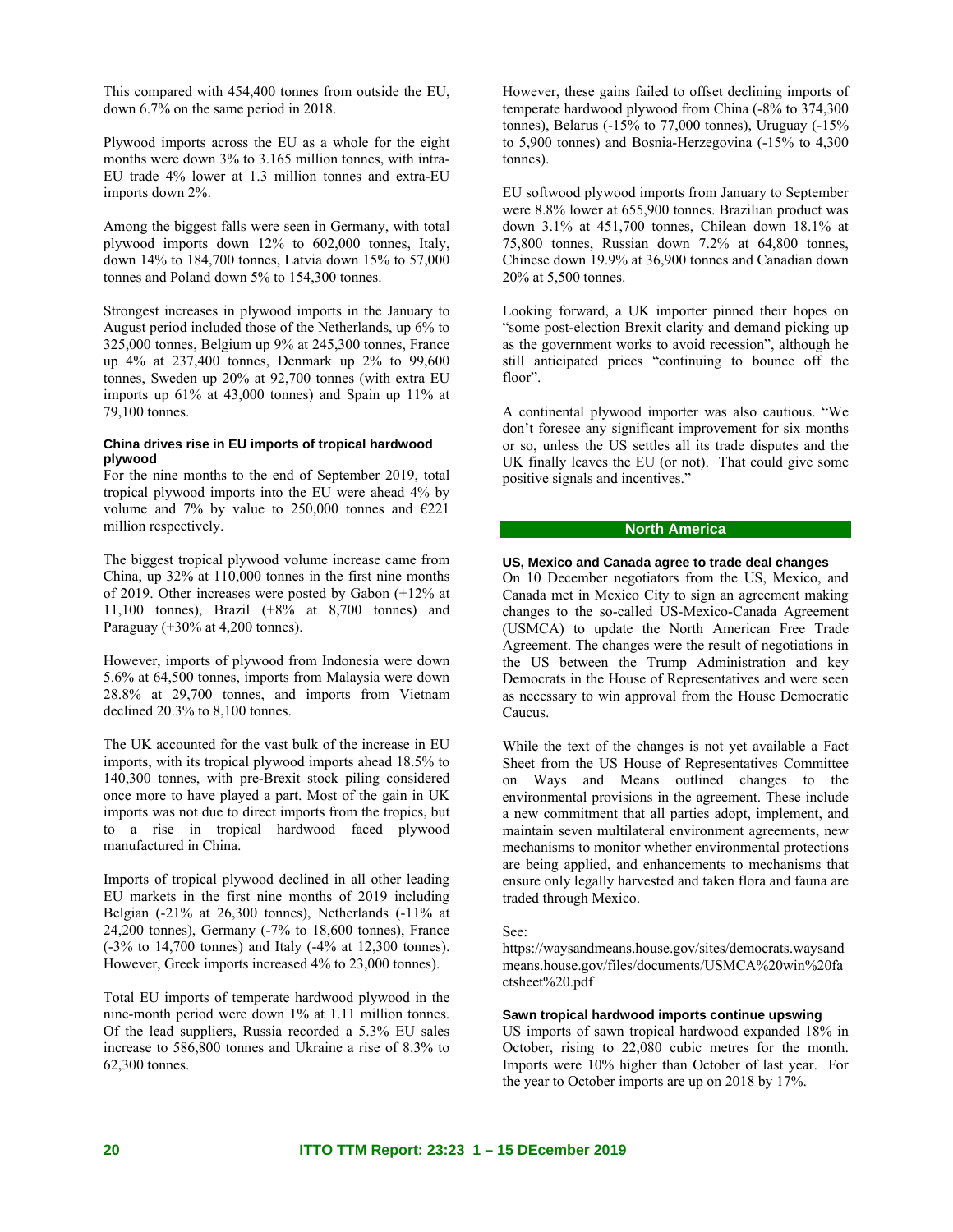Imports from Ecuador continue to grow, rising by 74% month on month in October but are still at a level slightly below that of October 2018. Total imports from Ecuador for the year to October are down 8%.

Sawnwood imports from Brazil and Cameroon both fell by more than 20% in October but remain well ahead of 2018.

Jatoba imports remained steady at a level well above previous years. Jatoba imports are more than double that of 2018 and are the highest volume tropical hardwood imported by the US year to date.

Balsa, the traditional import leader, saw a 71% increase in volume in October to a level roughly even with October 2018 and is now down 8% from last year to date.

Keruing imports more than doubled in October and are now up 37% year to date. Teak and padauk also saw stronger imports in October and are well ahead of last year's volume to date.



Data source: US Census Bureau, Foreign Trade Statistics

Canadian imports of sawn tropical hardwood grew by 30% in October. The month saw the highest dollar value of imports since May 2017. The strong monthly performance boosted year to date imports to 5% ahead of last year's totals, with imports of sapelli up 39% and iroko up 67% year to date.

#### **Hardwood plywood imports climbing**

US imports of hardwood plywood rose by 18% in October to reach one of its highest levels of the year. The more than 246,000 cubic metres of plywood imported was 16% higher than that of October 2018 and now year to date totals are just 7% below those of the same period last year.

Imports from Russia saw its strongest month since 2012 after increasing by 39% in October. Imports from China and Indonesia both fell in October and are down 52% and 29% respectively year to date.

Imports from Vietnam continue to grow; they were up 18% in October and are up 83% year to date.

### **Rebound in Tropical veneer imports**

US imports of tropical hardwood veneer rebounded sharply from a dismal September, rising 58% in October to a level 16% better than that of October 2018. However, 2019 imports still trail last year by 18% year to date.

Imports from Italy came back strong in October after suffering its slowest month in three years to now outpace 2018 year to date by 4%. The Italian imports offset monthly declines of more than 10% from all other major supplying countries.

Imports from China and Cameroon were both down by nearly half in October and are behind 2018 year to date totals by more than 50%.

### **China and Indonesia only winners as flooring imports drop**

US imports of hardwood flooring fell by 12% in October to a level more than 25% below that of October 2018. The decline leaves overall imports only slightly ahead of last year, up 3% year to date. Imports from China and Indonesia held steady in October, while imports from all other major trading countries fell by at least 10% for the month.

Imports of assembled flooring panels fell by 3% in October and are within 1% of 2018 year to date. Imports from China were down 4% in October and are off by 41% year to date. Imports from Vietnam and Thailand were both down in October, but still greatly exceed numbers from October 2018. Year to date imports from Vietnam are up 114% and imports from Thailand are up 38%.

### **Sharp decline in moulding imports from Malaysia and China**

US Imports of hardwood moulding fell by 14% in October, led by sharp declines in imports from China and Malaysia. Malaysian imports declined by 34% and Chinese imports fell by 25%. Year to date imports are down 24% overall with imports from China and Brazil both at around half of last year's totals.

#### **US Wooden furniture imports, China down others up**

US imports of wooden furniture grew by 9% in October but were still 10% less than that of the previous October. Slowing imports from China was the main reason for the decline. Imports from China were down by 3% in October and are lagging 2018 by 27% year to date.

Imports from are other leading trading partners were up in October and are ahead of last year's year to date totals.

#### **US unemployment matches half-century low**

US job gains roared back in November as unemployment matched a half-century low and wages topped estimates. This provides the Federal Reserve with more reason to hold interest rates steady after three straight cuts.

Payrolls jumped 266,000, the most since January, after an upwardly revised 156,000 advance the prior month, according to a US Department of Labor release.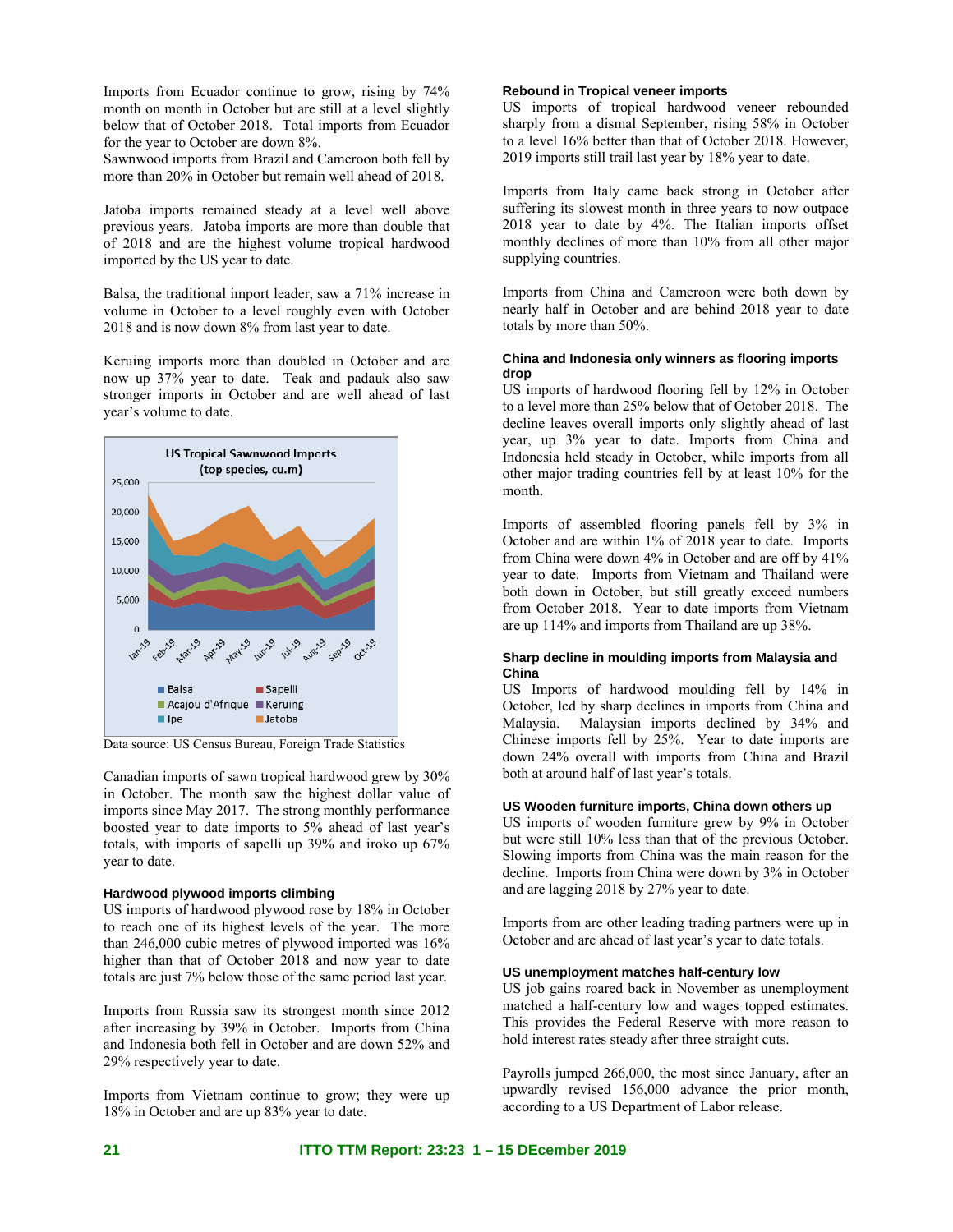That topped all estimates in a Bloomberg survey calling for 180,000 jobs. It was the first full month that General Motors Co. workers returned to work after a 40-day strike, adding 41,300 to automaker payrolls following a similar drop the prior month.

The jobless rate dipped to 3.5%, matching the lowest since 1969. Average hourly earnings climbed 3.1% from a year earlier, exceeding projections, and the prior month was revised higher. Private employment jumped by 254,000.



Data source: US Census Bureau, Foreign Trade Statistics Note: Unit values are based on Customs value and exclude shipping, insurance and duties



Data source: US Census Bureau, Foreign Trade Statistics Note: Unit values are based on Customs value and exclude shipping, insurance and duties

**Disclaimer: Though efforts have been made to ensure prices are accurate, these are published as a guide only. ITTO does not take responsibility for the accuracy of this information.** 

**The views and opinions expressed herein are those of the correspondents and do not necessarily reflect those of ITTO.**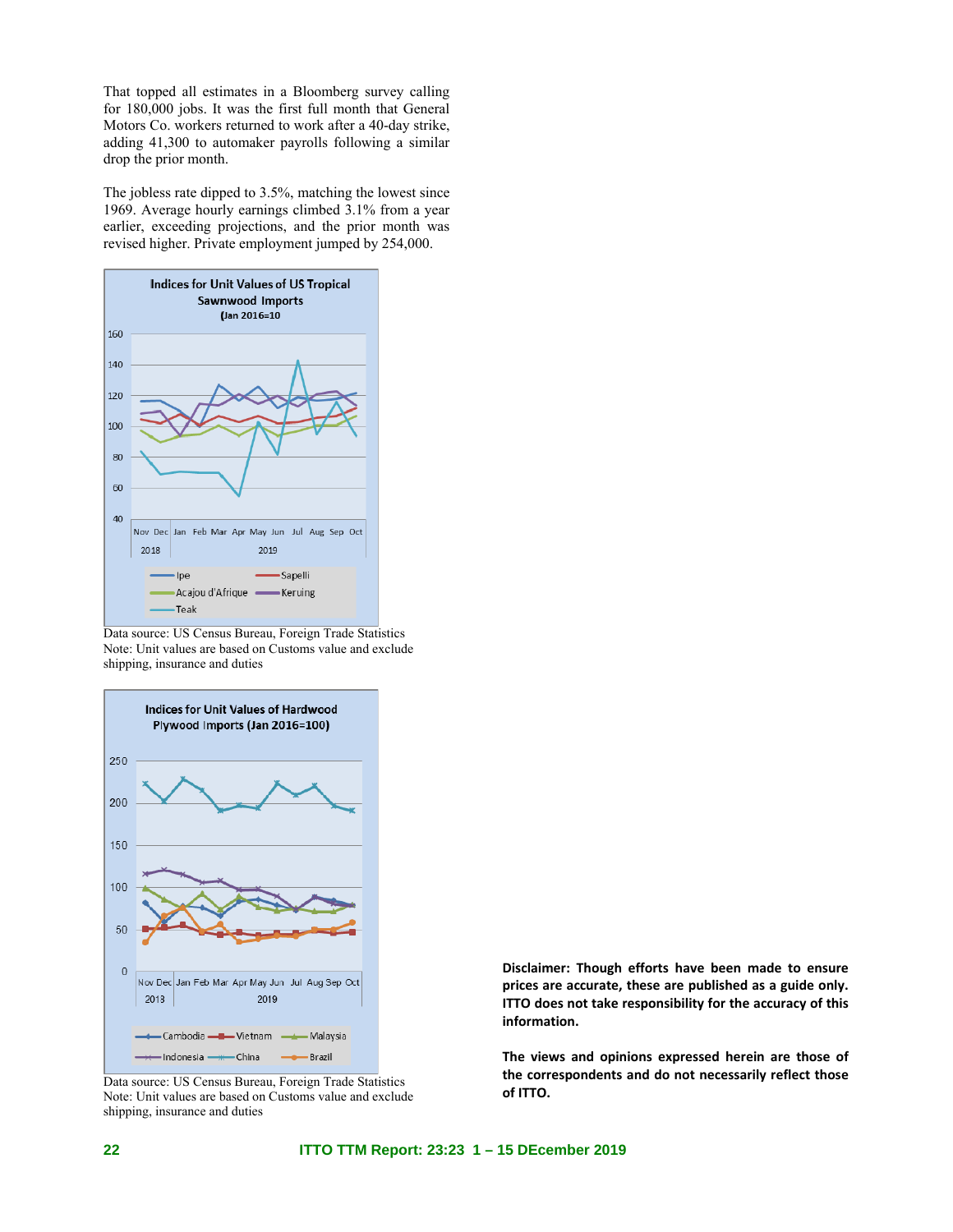## **Report of the 2019 ITTO Annual Market Discussion**

The theme of the 2019 Annual Market Discussion organized by the ITTO Trade Advisory Group (TAG) was: "Added Value Processing in Africa—The Opportunities and Challenges".

For decades, efforts have been directed at encouraging domestic added-value tropical timber production for export, but this has not happened to any significant extent in Africa. As it was 20–30 years ago, today's trade by ITTO member countries in West and Central Africa is dominated by log exports and primary wood production. The changing dynamic of African production and demand for wood products, and what is needed to spur development of the wood-processing sector, were the issues addressed by speakers at this year's ITTO Annual Market Discussion.

Five speakers spoke on the manufacturing of added-value wood products in Africa. Other speakers examined value chains from smallholder teak plantations in Togo, and one presented recommendations from the ITTO Regional Workshop on Smallholder Forest Landscape Restoration in West Africa, held on 27–29 November 2019 in Lomé. The speakers, and the titles of their presentations, were as follows:

- Pyoabalo Alaba Ingénieur des Eaux et forêts, Directeur Général de l'office de développement et d'Exploitation des forêts-Odef "Forestry and wood processing in Togo: challenges and opportunities"
- Ayite Gaba Co-Founder Togo Timber S.A "Value chains from smallholder teak plantations in Togo"
- Ms Fifonsi Ayélé Dambo "Recommendations from the ITTO Regional Workshop on Smallholders Forest Landscape Restoration in West Africa"
- Labode Popoola

President, West African Research and Innovation Management Association, Pioneer Director, Centre for Sustainable Development, University of Ibadan, Nigeria.

"The dynamics of intra-Africa wood trade markets and implications for sustainable development"

- Roy Southey Executive Director, Sawmilling SA] "Wood processing in South Africa—successes and setbacks"
- Rik Sools

Managing Director, Form International "Industrial forestry plantations in Africa and their importance for developing timber industries – the case of Form Ghana"

Mafa Chipeta

Retired FAO Subregional Coordinator for Eastern Africa and FAO Representative to the African Union, the UN Economic Commission for Africa (UNECA) and Ethiopia. "Dreams to industrialize—how can Africa achieve its long-postponed ambitions?"

The Annual Market Discussion ended with a statement prepared by the TAG. Presentations and the TAG statement are available **at www.itto.int/ittc-55/presentations**

### **Summary of presentations**

Pyoabalo Alaba said that the forest sector in Togo contributes to the country's economic development but, despite the many goods and services provided by forests, this contribution to national wealth is poorly defined and underappreciated. He pointed out that the low level of development of sectoral statistics has contributed to this lack of understanding of the economic potential of the forest sector.

Mr Alaba reported that logs account for around 65% of Togo's timber exports; some sawnwood is exported, but there is virtually no secondary or tertiary product production for export. Industrialization of the timber sector remains a major concern, and there is a need to provide incentives for the development of the forest industry, address traceability and establish a legal framework for promoting industrialization.

The major challenges, according to Mr Alaba, include strengthening the institutional framework to support industrialization, raising the technical capacity of stakeholders, strengthening the statistical framework to provide a sound basis for policy decisions, and addressing standardization and legality verification. Mr Alaba concluded by saying that demand for wood products in Togo is expanding rapidly, and efforts are needed to increase domestic production to meet this demand.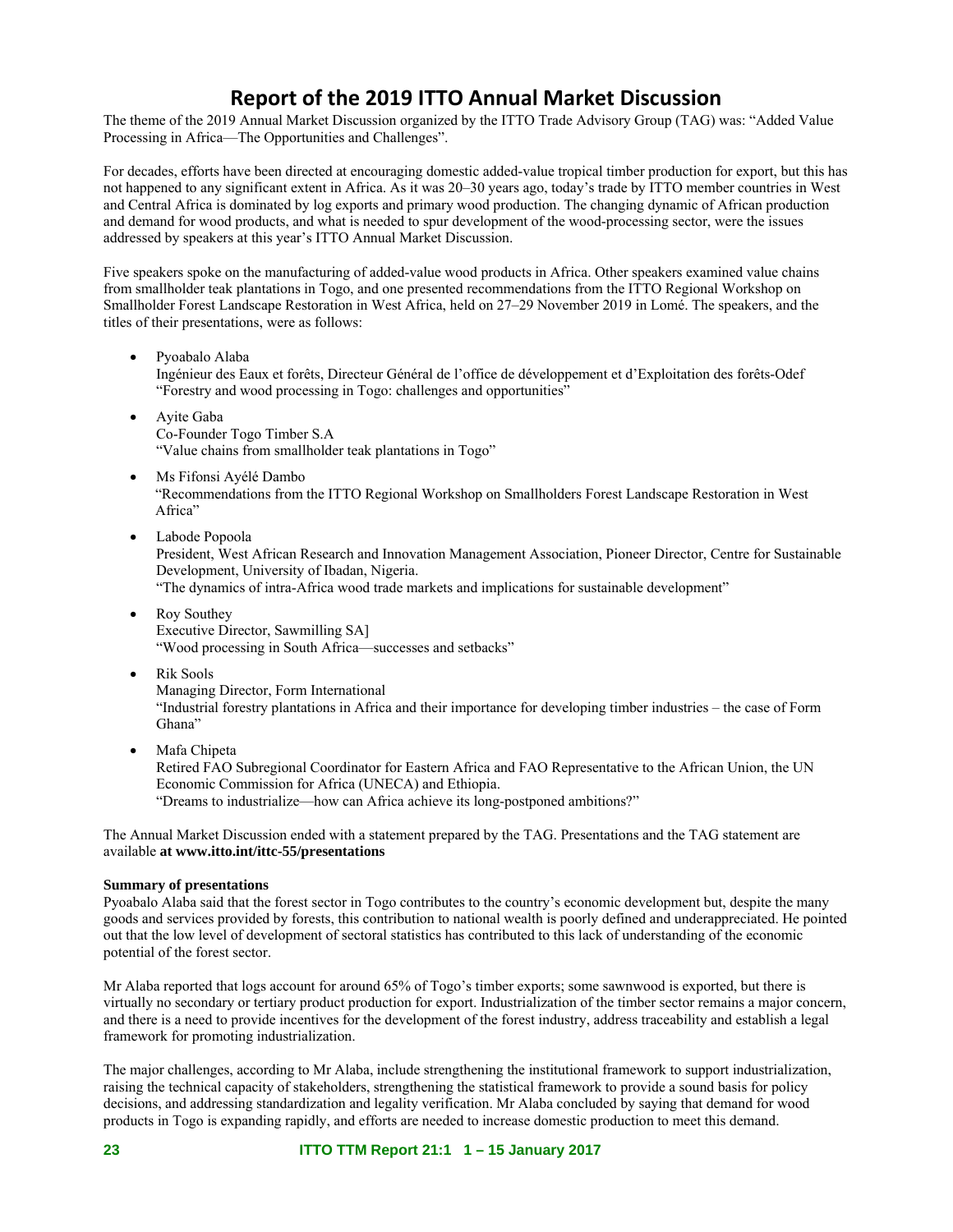Mr Ayite Gaba, a Togolese entrepreneur and teak exporter, opened his presentation by pointing out that the global market for teak is worth around USD 500 million annually and that India is the largest market for teak (followed by Thailand and China). Mr Gaba said that Togo exports most of its high-quality teak logs and sawnwood to India, and dependence on one market poses a risk.

Mr Gaba made four recommendations: 1) teak growers in Togo should improve the quality and productivity of plantations to command higher prices; 2) the government should provide incentives to drive domestic processing to diversify the pool of buyers for small growers; 3) ITTO should develop support mechanisms for small teak growers and processors; and 4) local manufacturers should offer benefit-sharing mechanisms to growers to raise their income and ensure the continuous supply of raw materials.

Ms Fifonsi Ayélé Dangbo provided a summary of recommendations from the ITTO Regional Workshop on Smallholders Forest Landscape Restoration in West Africa. She pointed out that smallholders are usually classified according to their size, which can vary from less than 1 hectare up to 10 hectares and more. The common characteristics of smallholders in West Africa include: limited access to land; low financial capital; a general focus on subsistence; the application of only simple technologies for production; and dependence on others for marketing, which creates a high level of vulnerability and risk of exploitation.

Of the workshop's five recommendations, two are particularly interesting:

1) governments need to establish land and tree tenure for the effective empowerment of smallholders undertaking forest landscape restoration as well as create incentive mechanisms and management support for smallholders; and 2) smallholders should be supported to improve the growth, quality and productivity of plantations and in the development of markets.

Ms Dangbo concluded with the statement, arising from the workshop, that, "if a smallholder has technical support and capital for a modest investment, tree plantations and woodlots can serve as a 'tree bank' offering secured interest and acting as a personalized 'pension fund'".

Dr Labode Popoola illustrated the timber resource flows in the West African subregion, noting that Africa is still one of the world's least-connected continents in terms of ease of movement of people, trade, information and finance, both within and across borders. He pointed out that intracontinental trade is still limited in Africa at 10–13 percent, which is much lower than in other continents.

Dr Popoola said although the forest product export industry is significant it is poorly integrated with national economies, and this has a negative effect on both the patterns of economic growth and the satisfaction of domestic regional demand. An imbalance in purchasing power between international and domestic markets and the resulting overconcentration on profiting from the export trade is leaving domestic demand unaddressed. In rapidly urbanizing economies such as Ghana, Gambia, Nigeria and post-conflict Sierra Leone and Liberia, the result of the emphasis on exports is a domestic market that is sourced almost entirely illegally.

Dr Popoola called for a common strategic framework to generate meaningful data on local, national and transboundary trade and their impacts in the subregion. This will make for proper valuation and accountability in the forest sector. He provided an analysis of regional agreements, saying that the benefits to be derived from an expanded intra-African timber trade will only be achieved if stakeholders are fully committed and look to the long term.

Roy Southey, Executive Director of Sawmilling SA, outlined the development of South Africa's forest industry, from the last century to today. Three factors driving development of wood processing in the country seemed especially important, he said: 1) a strong mining industry, which brought skilled workers to the country and created domestic demand for timber; 2) a timber shortage, which created impetus for the country to develop plantations with the view to achieving timber self-sufficiency; and 3) a period of international isolation, which forced investment to create a domestic wood-processing industry.

Today's South Africa has a number of government incentive schemes to encourage investment and development in the forest products industry, notably those offered by the Industrial Development Corporation, a government-owned finance institution. This support played a major role in aiding private afforestation and the establishment of processing facilities, including sawmills, pulp plants and even small-pole-treating facilities.

Rik Sools, Managing Director of Form International, spoke about his company's experiences in developing teak plantations in Ghana, addressing the question of why there is so little teak processing in Ghana.

The timber industry in Ghana, he said, is focused mainly on natural forest logs, and the large mills have not yet seriously considered plantation sources, which are still maturing. Most currently traded teak is 12–15 years old. Quality would be improved if the trees were allowed to mature, but there is pressure, especially on the part of small plantation owners, to take early returns, which leads to the harvesting of small-sized trees and, consequently, low prices for growers. This, said Mr Sools,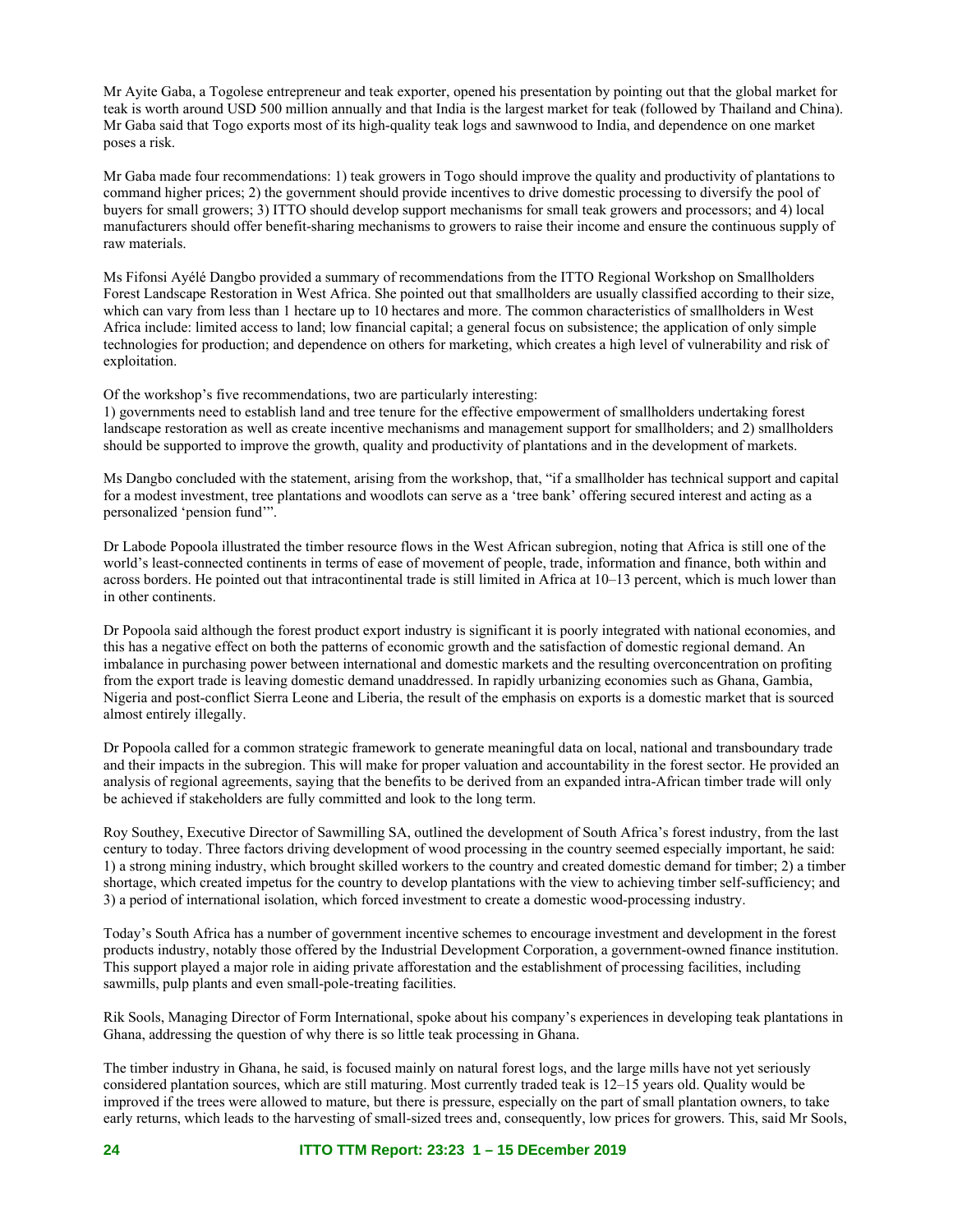is discouraging small growers and could drive them to use the land for cash crops such as cashew.

Mr Sools emphasized the role of the public sector in providing an enabling environment, for example through direct support for sustainable private-sector projects, human resource development and research and development. Governments could facilitate land access, improve plantation regulations and provide subsidies and tax incentives for reforestation.

### **Feature address**

Mafa Chipeta spoke provocatively on the issue of Africa's lagging forest industries, beginning with the challenge, "What can be done to get better outcomes?". He said that, even though the Annual Market Discussion was a private-sector forum, most answers to questions about making a real difference must be directed at government policy and action rather than the private sector.

He said Africa's development has been weak in all areas, and a culture of laying blame on others instead of finding its own solutions has taken root. In his opinion, the failure of private investment in Africa has almost certainly been mostly due to a failure of government policy, commitment and discipline.

Given that industrialization has failed in many sectors, including where Africa has abundant natural resource endowments, Mr. Chipeta set out what he perceives to be the key policy changes and accompanying investments that could unlock the industrialization potential.

He said that, because of the increasing inaccessibility of many natural forests, especially in humid Central Africa, countries should promote the establishment of industrial wood plantations to support processing industries and trade based on them. They should also establish well-managed, corruption-free accessible sources of funds dedicated to promoting value-added forest industries.

Mr.Chipeta said that, "domestic entrepreneurs must stop glorifying small and medium enterprises and seize the ambition for some of them to become giants and champions of their countries' forest industries. The serious sector development efforts cannot forever be subcontracted to foreign companies so the domestic companies introspect and organise themselves to move forward". African countries, he said, should take heart from the success of other regions but develop solutions specific to their own situations rather than trying to copy what those who have already succeeded did.

#### **Discussion and interventions**

In the ensuing discussion, a delegate from Peru commented that it is very appropriate to recognize the efforts and contributions made by small and medium-sized enterprises (SMEs) in the forestry and timber sector, and he welcomed the inclusion of presentations on the community forest sector and would like to see more such participation in Council discussions.

The delegate from Peru said he was surprised to see that many of the problems in Africa are similar to those facing some Latin American countries. Issues such as industrial economies of scale, deforestation, the low level of added-value production and a disorganized domestic market are very familiar.

While recognizing the advantages of certification, the delegate from Peru said this is achievable only by large enterprises because SMEs do not have the financial resources or skills to achieve certification. He asked, "Why pursue certification when ITTO has an alternative tool, the C&I for SFM?". This, he said, took years to develop, has been updated and revised but seems out of fashion now. It should be relaunched because it is especially useful for small operators as could be a recognizable "green stamp".

A delegate from Viet Nam provided information on how, over a period of 20-30 years, his country has created an industry capable of exporting wood products worth around USD 11 billion this year, with the aim of increasing this to USD 20 billion by 2025.

Behind this success, said the delegate, is land reform that began in the 1990s. At that time, the government began allocating land to farmers, privatizing state enterprises and encouraging plantations. Viet Nam banned the logging of natural forests in 2016.

The delegate reported that Viet Nam currently has around 3 million hectares of acacia plantations and around 1 million hectares of rubberwood plantations, and there has also been extensive tree planting by farmers, who receive payments for forest services funded by downstream water users. Farmers have been encouraged to reforests their lands. Viet Nam has around 5000 wood-processing enterprises, most of which are exporting. The country is actively pursuing SFM and responsible management and hopes to be shipping FLEGT-licensed wood products by 2021.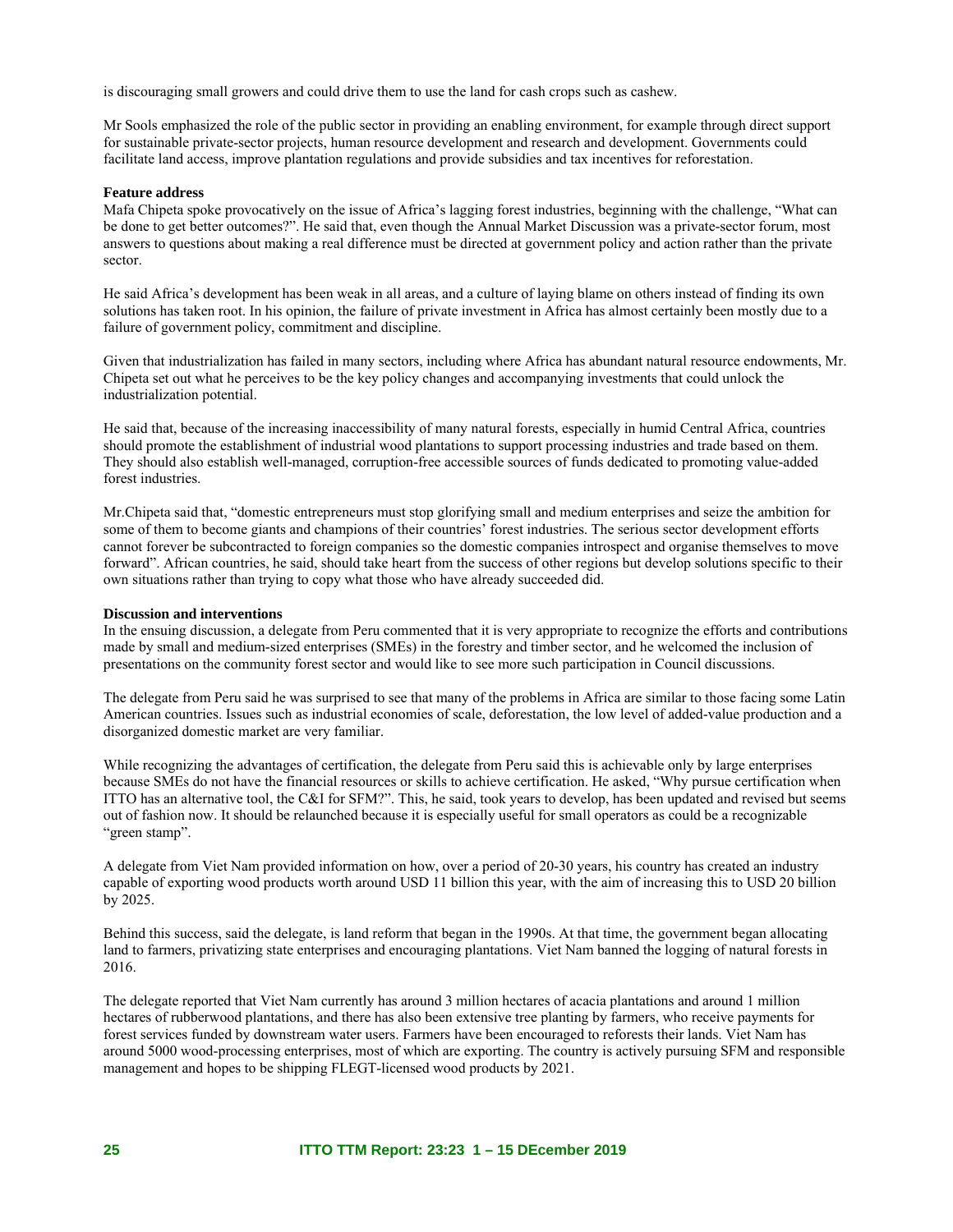### **Trade statement**

ITTO should focus on the positive relationship between trees and carbon sequestration according to the TAG, which delivered the Trade Statement at the conclusion of the Annual Market Discussion.

The Statement says "the Inter-Governmental Panel on Climate Change has clearly recognised the role of wood products, both from natural and planted forests, as significant in the fight against climate change. This is a critical statement of fact which TAG wants ITTO to communicate freely and widely".

"Council should be aware of the increasing interest shown globally to establish tree plantations and more importantly, Council should know the struggle by investors and other stakeholders to plant trees. There is probably enough biological science and knowledge available on how to grow trees, with enough care to biodiversity, but what is holding back plantations of significant scale?"

The TAG suggested that ITTO could play an important role in unlocking obstacles to the creation of tree plantations, especially in the context of ecosystem restoration. "There is already a lot of expertise in member countries and elsewhere," says the statement, "but ITTO needs to show leadership and harness this collective expertise into a practical way forward."

The TAG requested the Council to fund an international meeting of experts on facilitating commercially viable plantations in the tropics, or the development of an international tropical timber plantations strategy. It posed the question, "Are we capable to ignite a tree plantation revolution to save the climate"?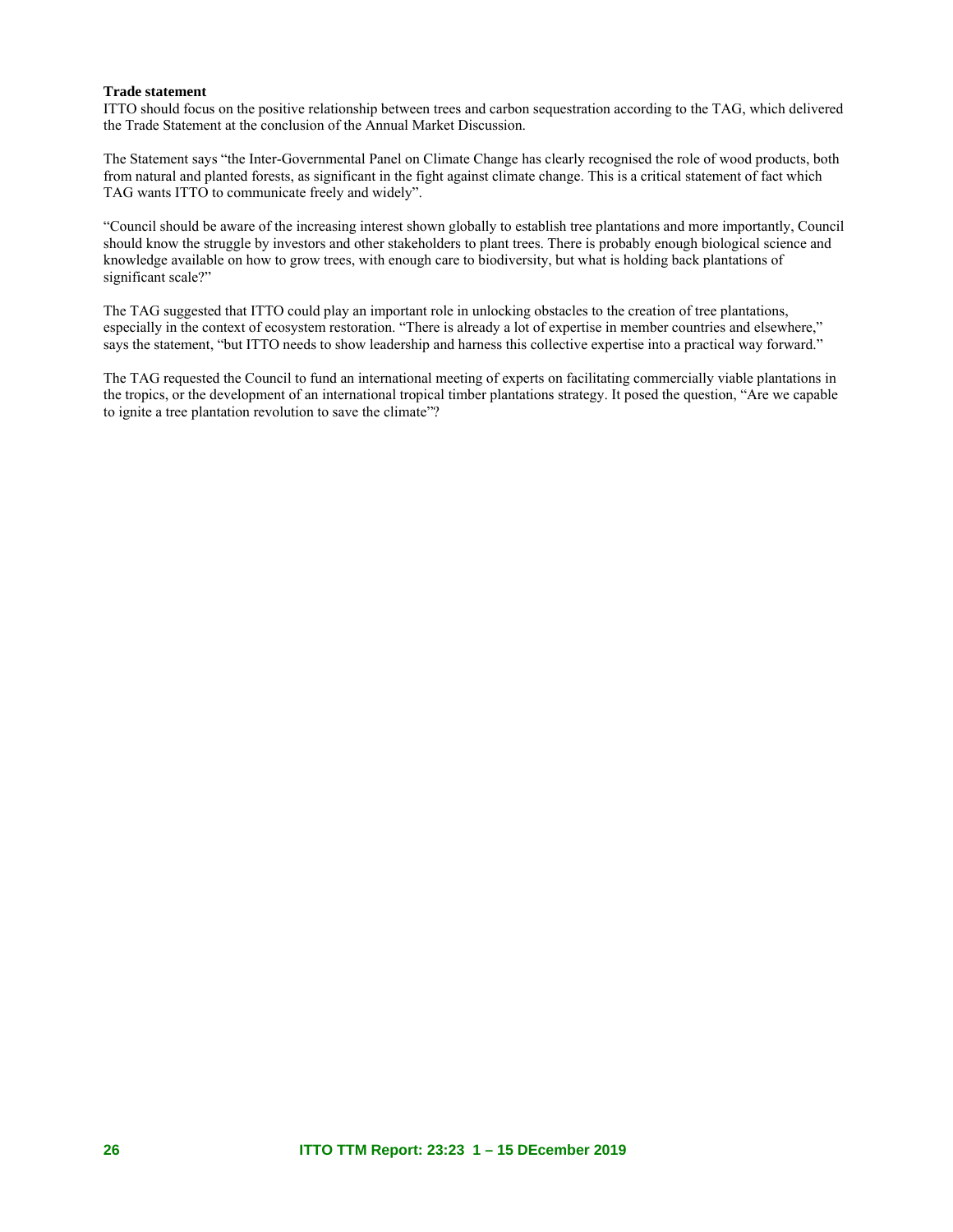### **Dollar Exchange Rates**

### **As of 10th December 2019**

| <b>Brazil</b>        | Real                | 4.1083  |
|----------------------|---------------------|---------|
| <b>CFA</b> countries | <b>CFA</b><br>Franc | 587.04  |
| China                | Yuan                | 6.9729  |
| EU                   | Furo                | 0.8992  |
| India                | Rupee               | 70.69   |
| Indonesia            | Rupiah              | 13985   |
| Japan                | Yen                 | 109.34  |
| Malaysia             | Ringgit             | 4.1345  |
| Peru                 | New Sol             | 3.38    |
| UK                   | Pound               | 0.7502  |
| South Korea          | Won                 | 1174.23 |

#### **Exchange rate indices (US\$, Dec 2003=100)**





### **Abbreviations and Equivalences**

| Arrows $\bigstar$ $\bigstar$ | Price has moved up or down                    |
|------------------------------|-----------------------------------------------|
| <b>BB/CC</b> etc             | quality of face and back veneer               |
| BF, MBF                      | Board foot, 1000 board foot                   |
| Boule                        | bundled boards from a single log              |
| <b>TEU</b>                   | 20 foot container equivalent                  |
| CIF                          | Cost insurance and freight                    |
| C&F CNF                      | Cost and freight                              |
| cu.m cbm                     | cubic metre                                   |
| <b>FAS</b>                   | First and second grade of sawnwood            |
| <b>FOB</b>                   | Free-on board                                 |
| Genban                       | Sawnwood for structural use in house building |
| <b>GMS</b>                   | <b>General Market Specification</b>           |
| <b>GSP</b>                   | <b>Guiding Selling Price</b>                  |
| Hoppus ton                   | 1.8 cubic metre                               |
| KD, AD                       | Kiln dried, air dried                         |
| Koku                         | 0.28 cubic metre or 120 BF                    |
| LM                           | Loyale Merchant, a grade of log parcel        |
| MR, WBP                      | Moisture resistant, Weather and boil proof    |
| <b>MT</b>                    | Metric tonne                                  |
| <b>OSB</b>                   | <b>Oriented Strand Board</b>                  |
| <b>PHND</b>                  | Pin hole no defect                            |
| ΟS                           | <b>Qualite Superieure</b>                     |
| SQ.SSQ                       | Sawmill Quality, Select Sawmill Quality       |

### **Ocean Freight Index**

#### **Baltic Supramax Index January - December 2019**



The BSI (Baltic Supramax Index), published by the Baltic Exchange, is the weighted average on 5 major time-charter routes.